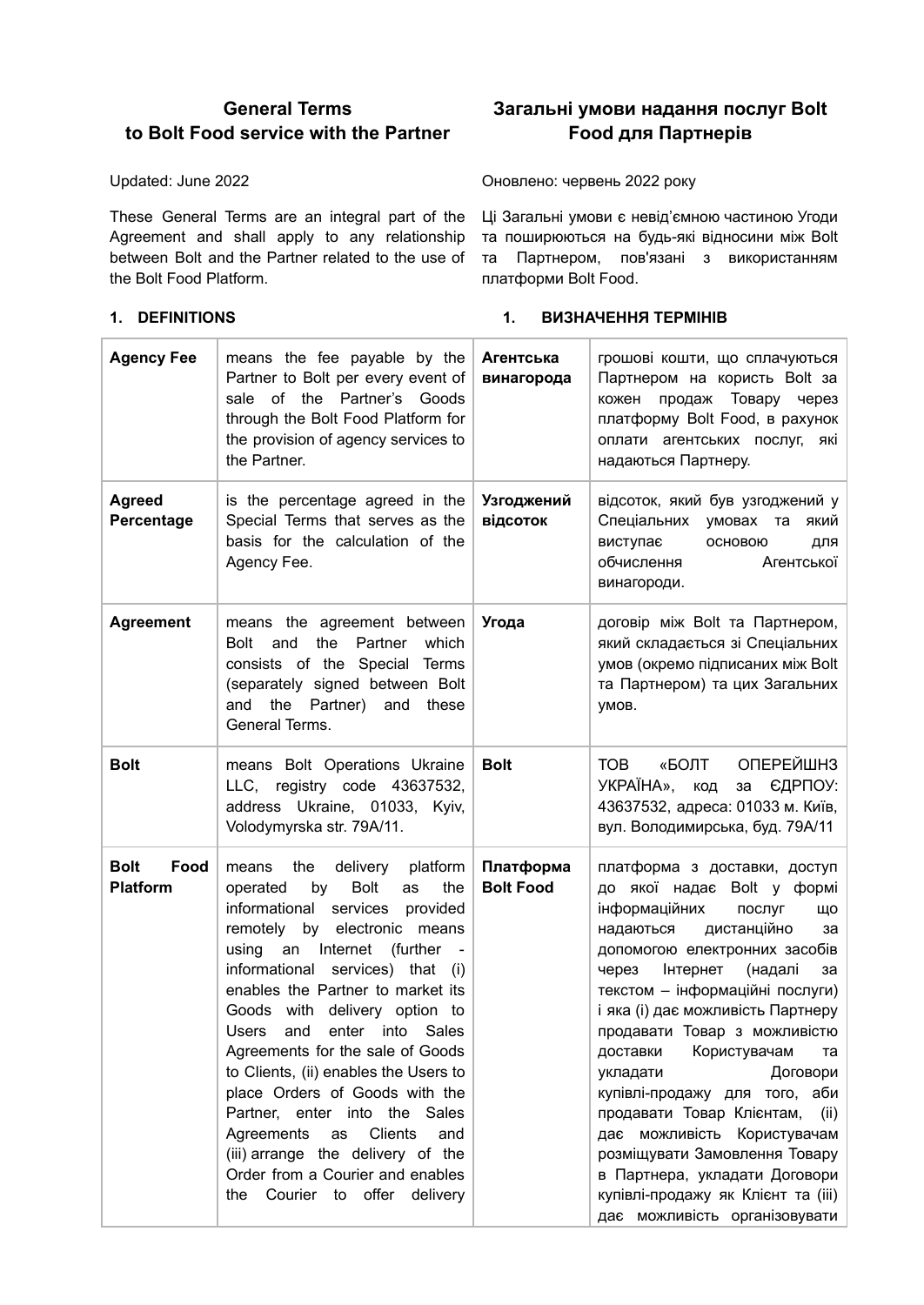|                                           | services to the Clients for the<br>delivery of the Orders.                                                                                                                                                                                                                                                                                                                                                                                                            |                                 | доставку Замовлення Кур'єром<br>та дозволяє Кур'єру пропонувати<br>Клієнтам послуги з доставки<br>Замовлень.                                                                                                                                                                                                                                                                                                                     |
|-------------------------------------------|-----------------------------------------------------------------------------------------------------------------------------------------------------------------------------------------------------------------------------------------------------------------------------------------------------------------------------------------------------------------------------------------------------------------------------------------------------------------------|---------------------------------|----------------------------------------------------------------------------------------------------------------------------------------------------------------------------------------------------------------------------------------------------------------------------------------------------------------------------------------------------------------------------------------------------------------------------------|
| <b>Client</b>                             | means any User of the Bolt Food<br>Platform that has placed an Order<br>and enters into a Sales Agreement<br>with the Partner and a Delivery<br>Agreement with the Courier (if<br>applicable).                                                                                                                                                                                                                                                                        | Клієнт                          | Користувач<br>будь-який<br>Food,<br>платформи<br>Bolt<br>який<br>розмістив<br>Замовлення<br>та<br>укладає Договір купівлі-продажу<br>з Партнером та договір доставки<br>Кур'єром<br>(якщо<br>з<br>застосовується).                                                                                                                                                                                                               |
| <b>Confidential</b><br><b>Information</b> | means know-how, trade secrets<br>other<br>information<br>of<br>and<br>a<br>confidential nature disclosed by<br>to the other party<br>one party<br>(including, without limitation, all<br>technical,<br>industrial<br>proprietary<br>and<br>commercial<br>information,<br>customers' and suppliers' data and<br>techniques in whatever form held)<br>well<br>information<br>as<br>any<br>as<br>regarding: (i) the business; and (ii)<br>the contents of the Agreement. | Конфіденцій<br>на<br>інформація | ноу-хау, комерційна таємниця та<br>інформація<br>інша<br>конфіденційного<br>характеру,<br>розкрита однією стороною іншій<br>(включаючи,<br>але<br>не<br>обмежуючись,<br>всю<br>власну<br>технічну,<br>промислову<br>та<br>комерційну інформацію, дані та<br>клієнтів<br>методи<br>про<br>та<br>постачальників<br>будь-якій<br>y<br>формі),<br>будь-яка<br>a<br>також<br>інформація стосовно (i) бізнесу;<br>та (ii) змісту Угод. |
| <b>Courier</b>                            | means a delivery service provider<br>who has been registered in the<br>Bolt Food Platform as a provider of<br>the delivery service with respect to<br>Goods ordered through the Bolt<br>Food Platform.                                                                                                                                                                                                                                                                | Кур'єр                          | постачальник послуг доставки,<br>який<br>зареєстрований<br>на<br>платформі Bolt Food щодо страв,<br>замовлених через<br>платформу<br>Bolt Food.                                                                                                                                                                                                                                                                                  |
| <b>Delivery</b><br><b>Agreement</b>       | means the agreement between the<br>Client and the Courier for the<br>delivery of the Order, concluded<br>through the Bolt Food Platform.                                                                                                                                                                                                                                                                                                                              | Договір про<br>доставку         | договір, укладений між Клієнтом<br>Кур'єром<br>про<br>доставку<br>та<br>Замовлення,<br>створеного<br>за<br>платформи<br>Bolt<br>допомогою<br>Food.                                                                                                                                                                                                                                                                               |
| <b>Delivery Fee</b>                       | means the fee for the delivery<br>services related to an Order, that<br>the Client pays to the Partner<br>under the Delivery Agreement in<br>case the Partner wants to offer its<br>own delivery services to the Client.                                                                                                                                                                                                                                              | Плата<br>за<br>Доставку         | означає<br>послуги<br>плату<br>за<br>пов'язані<br>доставки,<br>İ3<br>Клієнт<br>Замовленням,<br>яку<br>сплачує<br>Партнеру<br>згідно<br>3<br>Договором про доставку, якщо<br>Партнер<br>запропонувати<br>хоче<br>Клієнту власні послуги доставки.                                                                                                                                                                                 |
| General<br>Terms                          | these<br>general<br>terms<br>means<br>applicable to the Agreement and<br>generally to the legal relationship<br>between Bolt and the Partner in<br>the course of using the Bolt Food<br>Platform.                                                                                                                                                                                                                                                                     | Загальні<br>умови               | означає ці Загальні умови, що<br>застосовуються до Угоди<br>та<br>взагалі до правовідносин Bolt та<br>Партнером під час використання<br>платформи Bolt Food.                                                                                                                                                                                                                                                                     |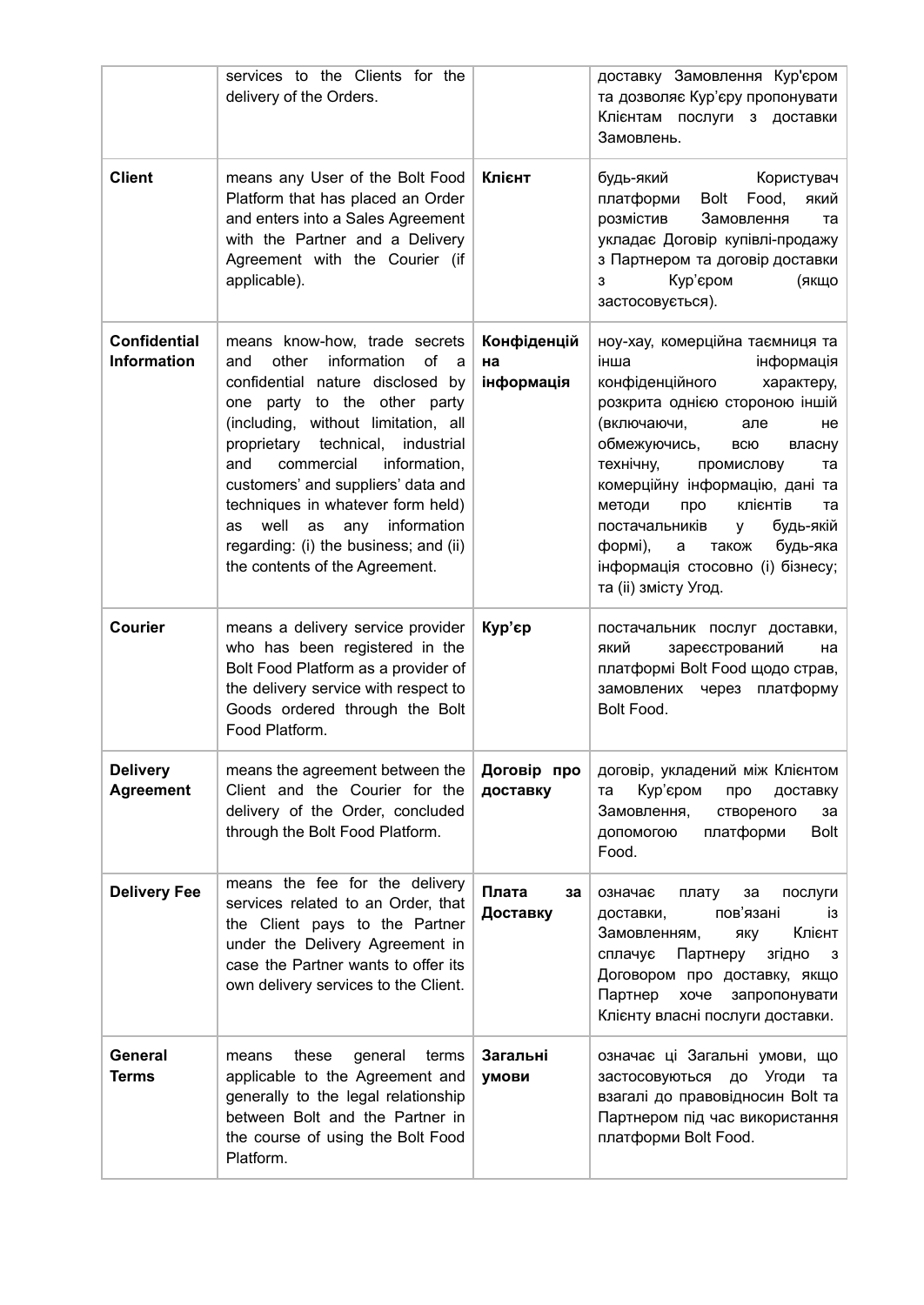| Goods                             | means any goods that the Partner<br>sells<br>through<br>Bolt Food<br>the<br>Platform.                                                                                                                                                                                   | Товар                                | будь-яку товар,<br>який<br>означає<br>Партнер<br>через<br>продає<br>платформу Bolt Food.                                                                                                                                                                                                             |
|-----------------------------------|-------------------------------------------------------------------------------------------------------------------------------------------------------------------------------------------------------------------------------------------------------------------------|--------------------------------------|------------------------------------------------------------------------------------------------------------------------------------------------------------------------------------------------------------------------------------------------------------------------------------------------------|
| <b>Goods Price</b>                | means the price (VAT included)<br>that the Client has to pay to the<br>Partner for the ordered Goods.                                                                                                                                                                   | Ціна Товару                          | ціна<br>ПДВ,<br>$\mathbf{a}$<br>якщо<br>Клієнт<br>яку<br>застосовується),<br>повинен сплатити Партнеру за<br>замовлений Товар.                                                                                                                                                                       |
| <b>Marketplace</b>                | means the arrangements and<br>functionalities of the Bolt Food<br>Platform that facilitate the use of<br>on-demand<br>delivery<br>services<br>provided by the Couriers.                                                                                                 | Маркетплей<br>C                      | особливості<br>додаткові<br>та<br>функціональні<br>можливості<br>платформи<br>Bolt<br>Food,<br>які<br>полегшують<br>використання<br>послуг доставки на замовлення,<br>що надаються Кур'єрами.                                                                                                        |
| <b>Marketplace</b><br><b>Fees</b> | means all such service fees and<br>costs that Bolt may implement<br>under Section 6.2 for covering the<br>cost of the Marketplace and the<br>availability of the Couriers.                                                                                              | Збір<br>Маркетплей<br>C              | BCİ<br>платежі<br>за<br>послуги<br>та<br>витрати, яка компанія Bolt може<br>здійснити відповідно до розділу<br>6.2 для<br>покриття<br>витрат<br>на<br>функціонування<br><b>Маркетплейсу</b><br>забезпечення<br>та<br>наявності<br>Кур'єрів.                                                          |
| Minimum<br>Order Value            | means the amount which indicates<br>minimum Goods Price for<br>the<br>which an Order can be placed<br>through the Bolt Food Platform.                                                                                                                                   | Мінімальна<br>вартість<br>замовлення | means the amount which indicates<br>the minimum Goods Price for<br>which an Order can be placed<br>through the Bolt Food Platform.                                                                                                                                                                   |
| Opening<br><b>Hours</b>           | means the whole time period of a<br>day during which the Partner<br>accepts Orders and<br>prepares<br>Goods for pickup by Courier (the<br>Opening Hours indicated in the<br>Bolt Food Platform may differ from<br>the opening hours of the Partner's<br>establishment). | Години<br>роботи                     | Весь<br>часовий<br>проміжок<br>дня,<br>протягом якого Партнер приймає<br>Замовлення та готує Товар для<br>прийняття<br>його<br>Кур'єром<br>ЧИ<br>безпосередньо Клієнтом (Години<br>роботи, зазначені на платформі<br>Bolt Food, можуть відрізнятися<br>від годин роботи самого закладу<br>Партнера). |
| Order                             | means the order of Goods that the<br>Client has placed with the Partner.                                                                                                                                                                                                | Замовлення                           | замовлення Товару, яке Клієнт<br>розмістив у Партнера.                                                                                                                                                                                                                                               |
| <b>Order Price</b>                | means the price that the User has<br>to pay for the purchase and<br>delivery (if applicable) of the<br>Order.                                                                                                                                                           | Ціна<br>замовлення                   | ціна, яку Користувач повинен<br>сплатити за придбання Товару та<br>доставку (якщо застосовується)<br>Замовлення.                                                                                                                                                                                     |
| <b>Partner</b>                    | operator of<br>means<br>the<br>any<br>restaurant or store that Bolt has<br>concluded the Agreement with and<br>where relevant, each and every<br>establishment listed in Section (II)<br>of the Special Terms, through<br>which the operator conducts its<br>business.  | Партнер                              | оператор будь-якого ресторану<br>або магазину, з яким Bolt уклав<br>Угоду та, в тій мірі, в якій це<br>необхідно, кожен та будь-який<br>заклад харчування, зазначений у<br>Розділі (II) Спеціальних умов, у<br>яких оператор провадить власну<br>діяльність.                                         |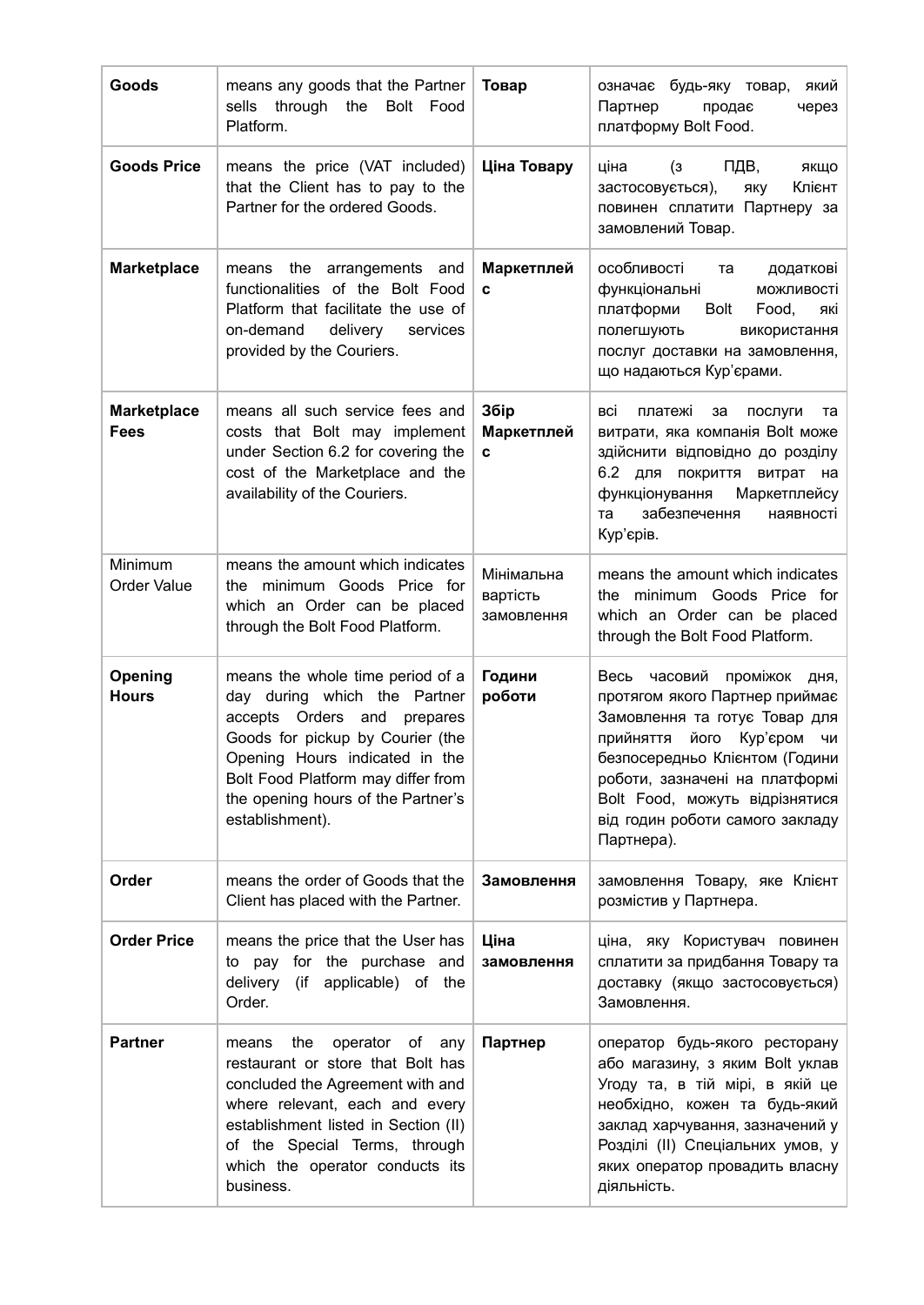| <b>Partner</b><br><b>Specific</b><br><b>Conditions</b> | means the variations from the<br>Schedules<br>General<br>Terms and<br>regarding the Partner, as set out in<br>Section 7 of the Special Terms.                                                                                      | Спеціальні<br>умови<br>Партнера       | відхилення від Загальних Умов<br>Графіків<br>Партнера,<br>ЩОДО<br>та<br>розділі<br>викладених<br>7<br>B<br>Спеціальних умов.                                                                                                   |
|--------------------------------------------------------|------------------------------------------------------------------------------------------------------------------------------------------------------------------------------------------------------------------------------------|---------------------------------------|--------------------------------------------------------------------------------------------------------------------------------------------------------------------------------------------------------------------------------|
| <b>Sales</b><br><b>Agreement</b>                       | means the agreement between the<br>Client and the Partner for the sale<br>of Goods in accordance with the<br>Order.                                                                                                                | Договір<br>купівлі-прод<br>ажу        | Клієнтом<br>договір<br>між<br>та<br>Партнером про продаж Товару<br>відповідно до Замовлення.                                                                                                                                   |
| <b>Service Fees</b>                                    | means the fees payable by the<br>Partner according to Section 6.3 of<br>this General Terms.                                                                                                                                        | Сервісний<br>збір                     | плата,<br>сплачується<br>Щ٥<br>Партнером відповідно до пункту<br>6.3 цих Загальних умов.                                                                                                                                       |
| <b>Small</b><br>Order<br>Fee                           | means the fee payable by Client to<br>the Partner in accordance with<br>6.5<br>Section<br>in<br>order<br>to<br>difference<br>the<br>compensate<br>between the Minimum Order Value<br>and the Goods Price of a particular<br>Order. | Плата<br>за<br>невелике<br>замовлення | означає<br>винагороду,<br>Щ٥<br>сплачується Клієнтом Партнеру<br>відповідно до розділу 6.5, щоб<br>між<br>компенсувати<br>різницю<br>Мінімальною<br>Вартістю<br>Замовлення<br>товару<br>ціною<br>та<br>конкретного замовлення. |
| <b>Special</b><br><b>Terms</b>                         | means the special terms under<br>which<br>the<br>Agreement<br>İS<br>concluded.                                                                                                                                                     | Спеціальні<br><b>УМОВИ</b>            | спеціальні<br>умови,<br>за<br>якими<br>укладається Угода.                                                                                                                                                                      |
| <b>User</b>                                            | that has<br>person<br>means<br>any<br>registered a user account on the<br>Bolt Food Platform and uses the<br>services of the Bolt Food Platform<br>through that user account.                                                      | Користувач                            | особа.<br>будь-яка<br>яка<br>зареєструвала обліковий запис<br>Користувача на платформі Bolt<br>Food і користується послугами<br>платформи Bolt Food через цей<br>обліковий запис Користувача.                                  |

**2.1.** Bolt Food Platform enables the Partner to solicit Orders of Goods from the Clients, which will be delivered to the Clients by the Couriers or picked-up directly by the Clients..

**2.2.** For the sale of Goods through the Bolt Food Platform, a Sales Agreement is concluded directly between the Client and the Partner. For the delivery of the Order, the Client enters into a Delivery Agreement directly with the Courier. In case the Client wishes the Order to be delivered by the Courier, the Sales Agreement is deemed to be concluded from the moment that the Order is accepted by the Partner and the Courier and an Order confirmation is sent to the Client. In case of self pick-up by the Client, the Sales Agreement is deemed to be concluded from the moment that the Order is accepted by the Partner and an Order confirmation is sent to the Client. The Partner will be liable for the Goods (and production of Goods, if applicable) according to the Sales Agreement and

# **2. LEGAL FRAMEWORK 2. ЮРИДИЧНА ОСНОВА**

**2.1.** Платформа Bolt Food дозволяє Партнеру отримувати Замовлення Товару від Клієнта, яке Кур'єри доставлятимуть Клієнтам або яке Клієнт забере самостійно.

**2.2.** Для продажу Товару через платформу Bolt Food, Договір купівлі-продажу укладається безпосередньо між Клієнтом та Партнером. Для доставки Замовлення Клієнт укладає Договір про доставку безпосередньо з Кур'єром. У випадках, коли Клієнт бажає замовити доставку Замовлення Кур'єром, договір купівлі-продажу вважається укладеним з моменту прийняття Замовлення Партнером та Кур'єром та надсилання підтвердження Замовлення Клієнту. Якщо ж Клієнт самостійно отримує Товар, договір купівлі-продажу вважається укладеним з моменту прийняття Замовлення Партнером та надсилання підтвердження Замовлення Клієнту. Партнер несе відповідальність за Товар (та виготовлення Товару, якщо така здійснюється)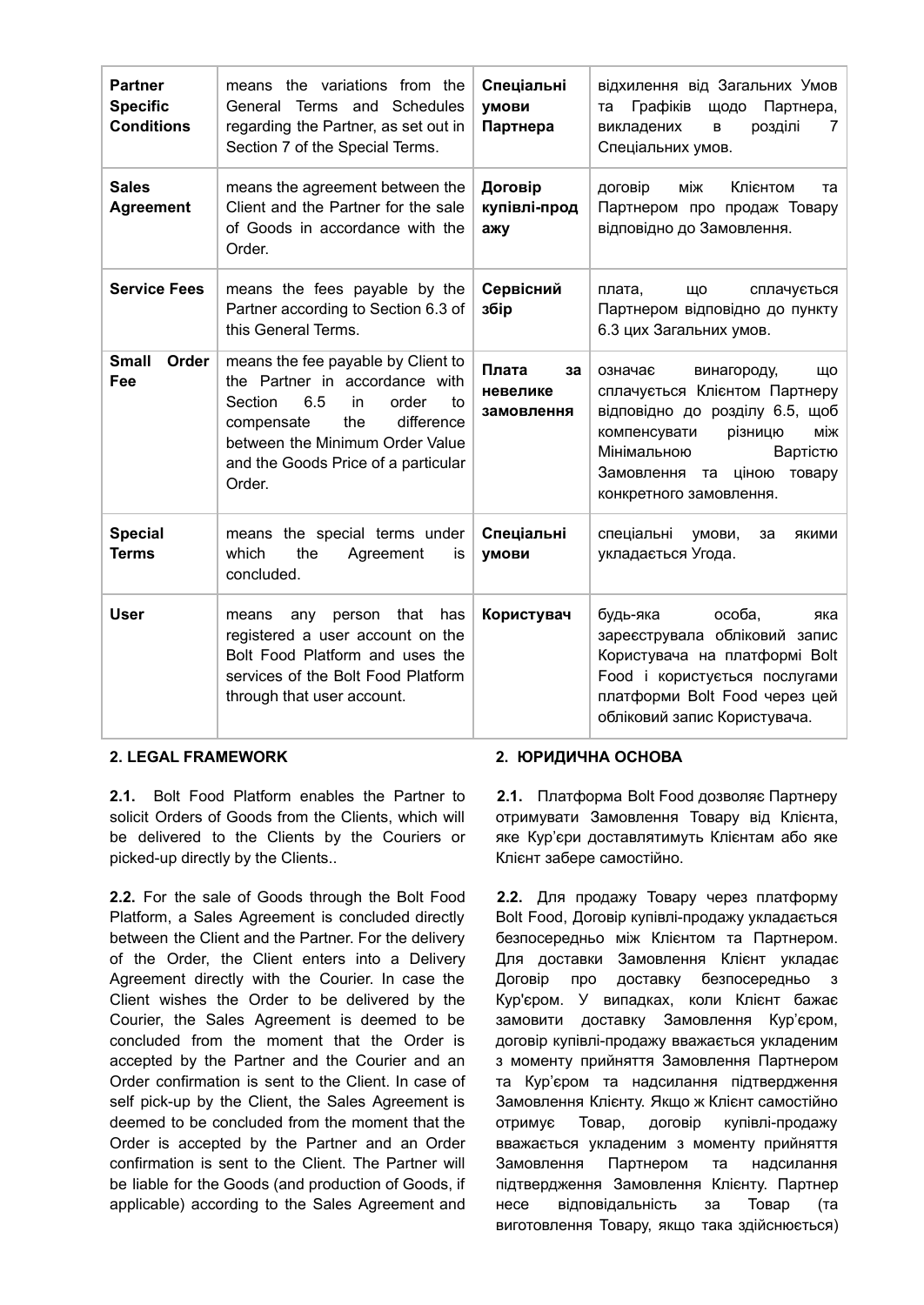the Courier will be liable for the delivery of the Order according to the Delivery Agreement.

**2.3.** By operating the Bolt Food Platform, Bolt acts only as a provider of the information society service and is neither a party to the Sales Agreement or the Delivery Agreement. Bolt is not the provider of the Goods or delivery services and is not liable in any way for the performance of the Sales Agreement or the Delivery Agreement.

**2.4.** By operating the Bolt Food Platform, Bolt acts as the agent for the Partners in relation to mediation of Sales Agreements between the Partners and the Clients. Bolt also acts as the agent for the Couriers in relation to mediation of Courier Agreements between the Couriers and the Clients. As the agent Bolt has been authorised by each Partner and each Courier to receive payments from the Clients on behalf of the respective principal and allocate the received funds between the Partner and the Couriers in accordance with these General Terms and Courier Terms.

**2.5.** In case the Partner wants to offer its own delivery services to the Client for the delivery of the Goods, the Client enters into a Delivery Agreement directly with the Partner and the conditions applicable to Couriers under these General Terms apply to the Partner in respect of the Delivery Agreement.

**3.1.** When the Client has placed an Order, the Partner ensures that the confirmation of the Order will be decided within the time period provided in Schedule 1 (Service Level Requirements). Upon the Client receiving the confirmation of the Order the Sales Agreement enters into force between the Partner and the Client.

**3.2**. In the event that the Partner cannot provide the Goods as requested in the Order, the Partner shall not confirm the Order in the Bolt Food Platform, unless an auto-acceptance function is enabled, in which case requirements in Schedule 1 (Service Level Requirements) of these General Terms shall be followed.

відповідно до Договору купівлі-продажу, а Кур'єр несе відповідальність за доставку Замовлення відповідно до Договору про доставку.

**2.3.** Керуючи платформою Bolt Food, Bolt діє лише як постачальник інформаційних послуг і не є стороною Договору купівлі-продажу або Договору про доставку. Bolt не є постачальником Товару та послуг доставки і жодним чином не несе відповідальності за виконання Договору купівлі-продажу або Договору про доставку.

**2.4.** Керуючи платформою Bolt Food, Bolt виступає агентом Партнера для посередництва при укладанні Договорів купівлі-продажу між Партнером та Клієнтами. Як агент Bolt уповноважений кожним Партнером отримувати платежі від Клієнтів, зберігати кошти протягом звітного періоду до дати їх виплати Партнеру та перераховувати отримані кошти Партнерам відповідно до цих Загальних умов.

**2.5.** У разі, якщо Партнер хоче запропонувати Клієнту власні послуги доставки для доставки Товару, Клієнт укладає Договір про доставку безпосередньо з Партнером, і до Партнера застосовуються умови, що застосовуються до Кур'єрів згідно з цими Загальними умовами щодо Договір поставки.

# **3. PLACEMENT OF ORDERS 3. РОЗМІЩЕННЯ ЗАМОВЛЕНЬ**

**3.1.** Після розміщення Замовлення Клієнтом, Партнер гарантує, що рішення про підтвердження Замовлення буде прийнято ним протягом періоду, передбаченого Додатком 1 до цих Загальних Умов (Вимоги до рівня обслуговування). З моменту підтвердження Замовлення Партнером Договір купівлі-продажу між Партнером та Клієнтом набуває чинності.

**3.2.** У випадку, якщо Партнер не може забезпечити Товар згідно Замовлення, Партнер не підтверджує Замовлення на платформі Bolt Food, якщо не ввімкнено функцію автоматичного прийняття Замовлення, а якщо ввімкнено - у такому випадку слід дотримуватися вимог Додатка 1 (Вимоги до рівня обслуговування) цих Загальних умов.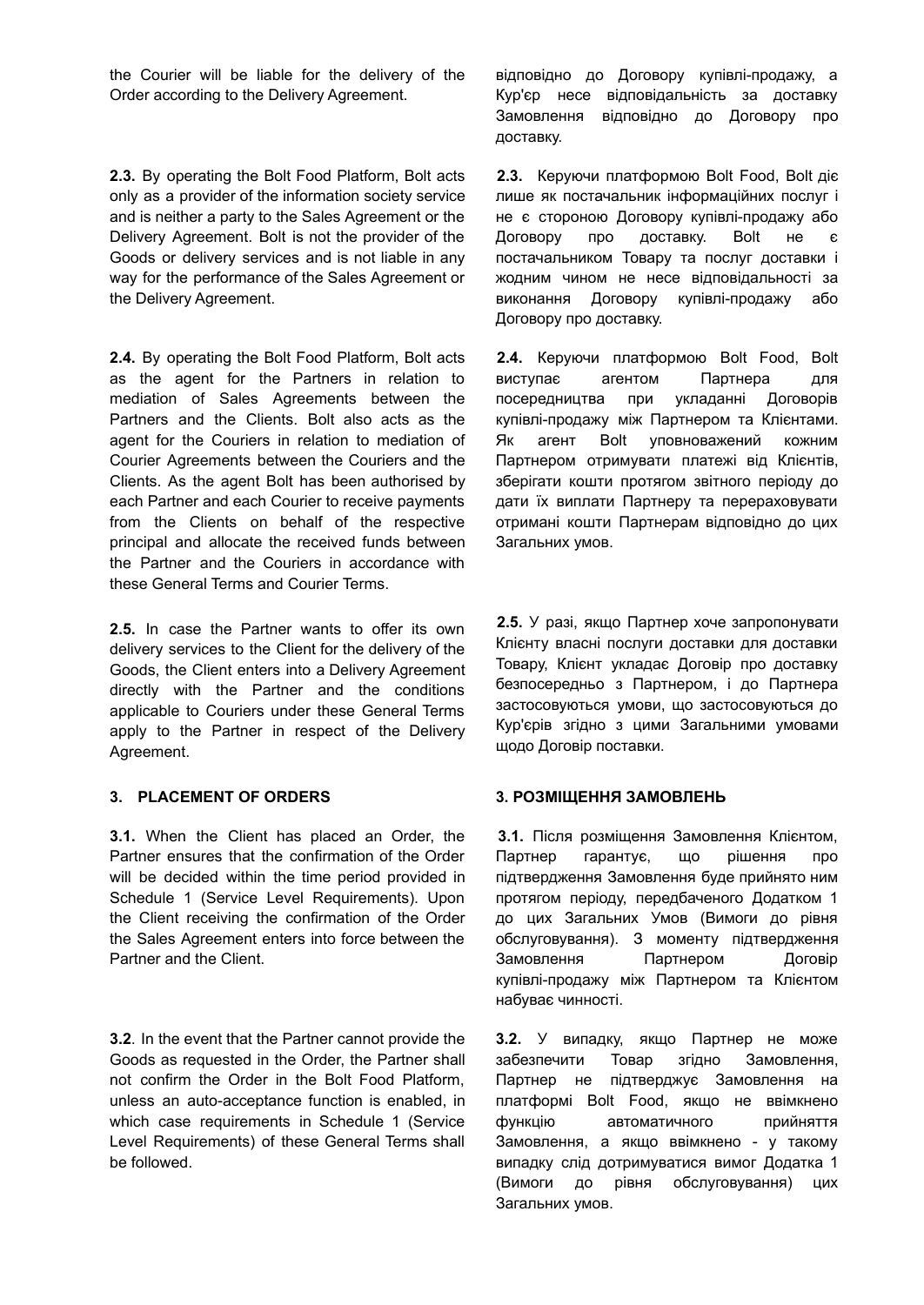**3.3.** The Partner shall procure that the Orders are monitored in a constant manner during the Opening Hours of the Partner's establishment, in accordance with the requirements in Schedule 1.

# **4. FULFILMENT OF ORDERS 4. ВИКОНАННЯ ЗАМОВЛЕНЬ**

**4.1.** The Partner will be ready to launch the provision of services under the Bolt Food Platform from the moment of signing the Agreement, unless otherwise agreed in the Partner Specific Conditions. The detailed requirements and instructions for the handling of Orders are provided in Schedule 1 (Service Level Requirements) to these General Terms.

**4.2.** The Partner shall use its best endeavours to ensure the availability of all Goods that are displayed in the Bolt Food Platform. In the event that the Partner is or is likely to become unable to fulfil the Orders, the Partner will cease to accept any further Orders and mark itself as offline on the Bolt Food Platform until readiness to fulfil the Orders is restored.

**4.3.** The Partner shall ensure that the Goods prepared for delivery to the Client and/or pick-up by the Client comply with the Order of the Client. The Partner shall use its best endeavours to comply with specific instructions and requests of the Client, if applicable.

**4.4.** The Order shall be ready for pick-up by the Courier or by the Client within the timeframe specified in Schedule 1 (Service Level Requirements). The Partner has a right to opt-in and opt-out from the take-away function (i.e. self pick-up by the Client) at any time.

**4.5.** The Partner shall ensure that the ordered Goods are properly packaged (incl. in accordance with all food safety requirements in case the Goods contain food), taking into account that the Courier or the Client will only be required to pick-up a packaged Order. In case the Goods contain food, the Courier will also be required to place it into the thermo-bag for delivery. The packaging may not include any logos of the competitors of Bolt. The packaging may not include any advertising material of third parties (incl. the competitors of Bolt), unless agreed otherwise in the Partner Specific Conditions.

**3.3** Партнер зобов'язаний забезпечити постійний контроль за Замовленнями протягом Годин роботи закладу Партнера відповідно до вимог Додатку 1.

**4.1.** Партнер буде готовий розпочати надання послуг на платформі Bolt Food з моменту підписання Угоди, якщо інше не узгоджено в Спеціальних умовах Партнера. Детальні вимоги та інструкції щодо оформлення Замовлень наведені у Додатку 1 (Вимоги до рівня обслуговування) до цих Загальних умов.

**4.2.** Партнер докладає максимум зусиль, щоб забезпечити доступність усіх Товарів, які відображаються на платформі Bolt Food. У випадку, якщо Партнер не зможе виконати Замовлення, Партнер припиняє приймати будь-які подальші Замовлення та відзначає себе як офлайн на платформі Bolt Food, поки не буде відновлена готовність виконати Замовлення.

**4.3.** Партнер повинен забезпечити, щоб Товар, підготовлений для доставки Клієнту та/або для самостійного отримання Клієнтом, відповідав Замовленню Клієнта. Партнер докладає максимум зусиль, щоб виконати конкретні вказівки та запити Клієнта, якщо це можливо.

**4.4.** Замовлення має бути готовим до прийняття Кур'єром чи Клієнтом протягом строку, визначеного у Додатку 1 (Вимоги до рівня обслуговування) до цих Загальних умов. Партнер має право підписатися або відписатися від функції самовиносу (самостійне отримання Замовлення Клієнтом) в будь-який час.

**4.5.** Партнер повинен забезпечити належне упаковування замовленого Товару ( в тому числі, відповідно до всіх вимог безпеки харчових Товарів), враховуючи, що Кур'єру чи Клієнту потрібно буде лише забрати упаковане Замовлення і якщо Товар містить харчові продукти, Кур'єр також має помістити його в термопакет для доставки. Упаковування не може містити логотипів конкурентів Bolt. Упакування не може містити жодних рекламних матеріалів третіх осіб (включаючи конкурентів Bolt), якщо інше не передбачено Спеціальними умовами Партнера.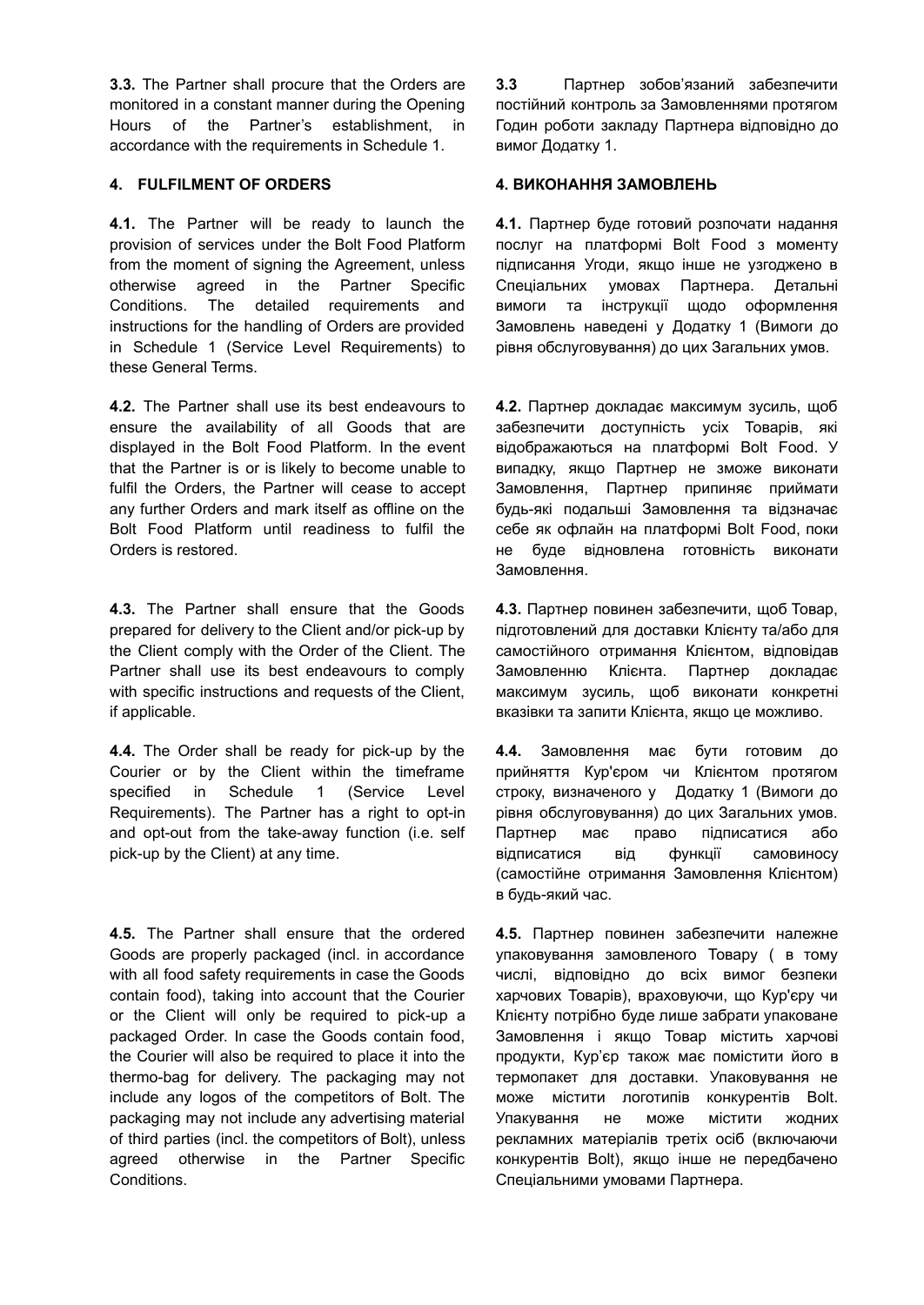**4.6.** The Partner ensures that the Goods prepared for delivery by the Courier and/or self pick-up by the Client:

> **4.6.1.** correspond to the description of the Goods on the Bolt Food Platform (including indications that particular Goods are gluten or nut free or suitable for vegetarians or vegans in case Goods contain food);

> **4.6.2.** are not harmful to health or the environment;

**4.6.3.** have been properly cooked or prepared and are otherwise safe, of high quality, fit for transportation and consumption and at an appropriate temperature for consumption by the Client in case the Goods contain food;

**4.6.4.** comply with all applicable requirements for the preparation/production and packaging at all times (including as reasonably required to withstand the delivery process);

**4.6.5.** correspond to the greatest extent possible to the photography uploaded in the Bolt Food Platform.

**4.7.** Bolt shall have the right to inspect the process of the provision of services by the Partner at any time.

**4.8.** The Goods Prices indicated on the Bolt Food Platform may not be more expensive than the same Goods would cost at the Partner's establishment, except (i) in cases of promotions applicable only at the establishment of the Partner ; (ii) if agreed otherwise in the Partner Specific Conditions.

**4.9.** The Partner may not charge the Client any additional fees for the packaging of the Goods, unless agreed otherwise in the Partner Specific conditions.

**4.6.** Партнер гарантує, що Товар, підготовлений для доставки Кур'єром та/або самостійного отримання Клієнтом:

> **4.6.1** відповідає опису Товару на платформі Bolt Food (включаючи вказівки на те, що конкретний Товар не містить глютен або горіхи або підходять для вегетаріанців чи веганів, у випадку, якщо Товар складається з їжі);

> **4.6.2** не завдає шкоди здоров'ю чи довкіллю;

> **4.6.3** був правильно приготовлений або зроблений, та в будь-якому випадку безпечний, якісний, придатний для транспортування та споживання та за відповідної температури для споживання Клієнтом, у випадку якщо Товар складається з їжі;

> **4.6.4** приготовлений з дотриманням всіх застосовних вимог щодо приготування та упаковування харчових Товарів (у тому числі, якщо це обґрунтовано потрібно, щоб забезпечити процес доставки);

> **4.6.5**. є максимально подібним до зображення Товару, завантаженого на платформі Bolt Food.

**4.7.** Bolt має право перевіряти процес надання Партнерами послуг у будь-який час.

**4.8.** Ціна Товару, зазначена на платформі Bolt Food, не може бути вищою, ніж ціна на такий Товар в закладі Партнера, окрім як (і) у випадку наявності акційних пропозицій, дійсних лише у приміщенні закладу Партнера ; (ii) якщо інше не узгоджено в Спеціальних умовах Партнера.

**4.9.** Партнер не може стягувати з Клієнта додаткових зборів за пакування Товару, якщо інше не передбачено Спеціальними умовами Партнера.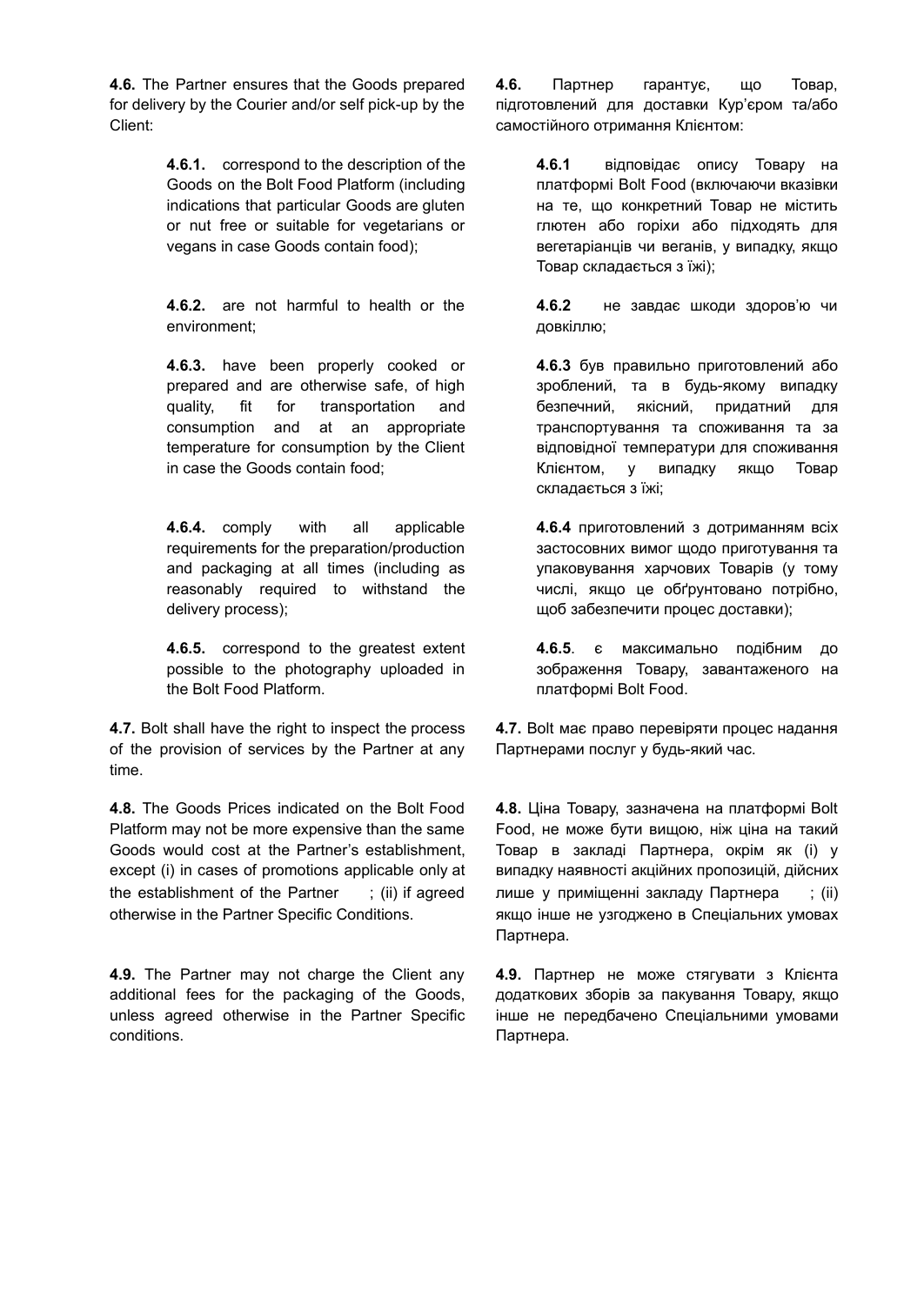**4.10.** In case the delivery services are provided by the Partner, the Partner warrants that during the course of providing the delivery service, it complies and where relevant, its employees and/or contractors who are providing the delivery service on behalf of the Partner, comply with all relevant laws and regulations applicable to the provision of delivery service to the Client and with all requirements set out in Schedule 3 (Requirements for providing delivery service).

# **5. USE OF BOLT FOOD PLATFORM BY PARTNER**

**5.1.** The Partner will gain access to the Bolt Food Platform through the user account. Each Partner is entitled to have only one account to use the Bolt Food Platform. If the Partner operates its business through several establishments, each establishment is provided a separate sub-account to use the Bolt Food Platform. The account details for the Partner (and if applicable, the establishments) will be communicated to the Partner separately.

**5.2.** The Partner shall ensure compliance with applicable laws upon performance of its services, including laws regarding the working conditions, protection and safety of employees and other members of the Partner's personnel.

**5.3.** All information regarding the Partner, the Partner's establishments and their menus is uploaded to the Bolt Food Platform by the Partner in accordance with Section 5.10 of these General Terms, unless otherwise agreed with Bolt. The Partner is solely responsible for the information (incl. Goods Prices and indication of price reduction) uploaded on the Bolt Food Platform by the Partner itself or, as the case may be, by Bolt. Should the information uploaded to the Bolt Food Platform be incorrect, the Partner is obliged to amend this information itself in accordance with section 5.10 of these General Terms or, as the case may be, to inform Bolt of inconsistencies in order for Bolt to amend incorrect information . The Partner is also obliged to provide Bolt with all data about food which is mandatory under local laws. All Partners are displayed to the Client in a ranked sequence mainly based on the availability of the Partner, delivery fee for the Client, estimated time of arrival of the Order, distance from the Client, existence of menu campaigns, newness of the **4.10.** У випадку, якщо послуги доставки надаються Партнером, Партнер гарантує, що під час надання послуги доставки він дотримується, а у відповідних випадках його працівники та/або підрядники, які надають послугу доставки від імені Партнера, дотримуються всі відповідні закони та нормативні акти, що застосовуються до надання послуг доставки Клієнту, і з усіма вимогами, викладеними в Додатку 3 (Вимоги до надання послуг доставки).

# **5. ВИКОРИСТАННЯ ПЛАТФОРМИ BOLT FOOD ПАРТНЕРАМИ**

**5.1.** Партнер отримає доступ до платформи Bolt Food через обліковий запис Користувача. Кожен Партнер має право мати лише один обліковий запис для використання платформи Bolt Food. Якщо Партнер здійснює свою діяльність через кілька закладів, кожному закладу надається окремий субаккаунт для використання платформи Bolt Food. Реквізити облікового запису для Партнера (і, якщо це можливо, закладів), будуть передані Партнеру окремо.

**5.2.** Партнер повинен забезпечити дотримання чинного законодавства при наданні Клієнтам послуг, пропонуванні Товару до продажу, включаючи законодавство про умови праці, охорону та безпеку працівників та інших членів персоналу Партнера.

**5.3.** Вся інформація щодо Партнера, закладів Партнера та їх меню завантажується Партнером на платформу продуктів харчування Bolt відповідно до розділу 5.10 цих Загальних умов, якщо інше не погоджено з Bolt. Партнер несе повну відповідальність за інформацію (включаючи ціни на товари та вказівку на зниження ціни), завантажену на платформу продовольчих продуктів Bolt самим Партнером або, залежно від обставин, Bolt. Якщо інформація, завантажена на платформу Bolt Food Platform, є неправильною, Партнер зобов'язаний самостійно внести зміни до цієї інформації відповідно до розділу 5.10 цих Загальних умов або, залежно від обставин, повідомити Bolt про невідповідності, щоб Bolt міг змінити неправильну інформацію . Партнер також зобов'язаний повідомити Bolt всю інформацію стосовно харчових продуктів, що є обов'язковою умовою відповідно до місцевого законодавства. Усі Партнери відображаються Клієнту в ранжованій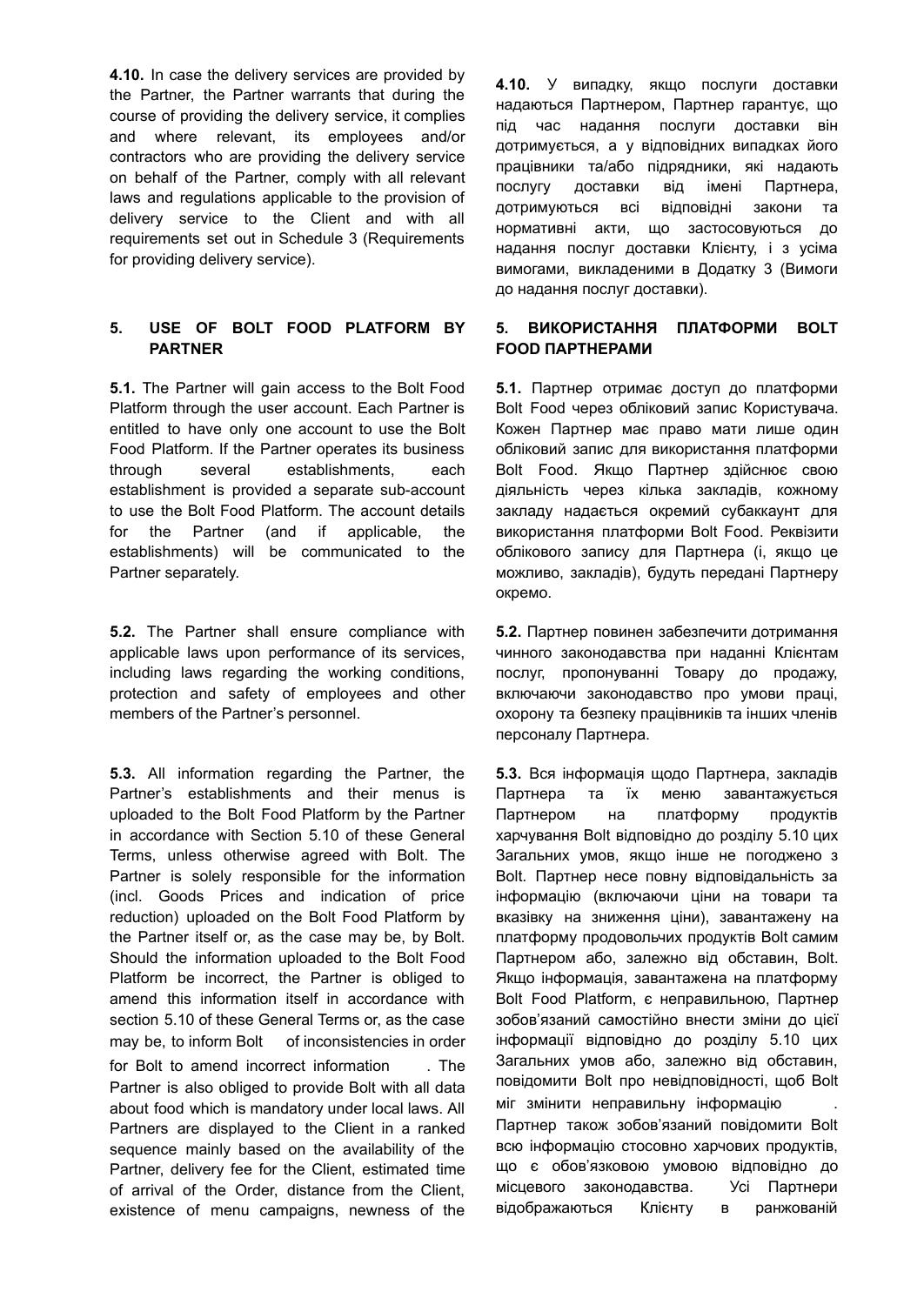Partner on the Bolt Food Platform and frequency of use and ratings by the Client with the purpose of providing a personalised and efficient user experience for the Client. All information provided by the Partner, including in particular the information regarding the Partner's Goods and Goods Prices and Opening Hours shall be accurate. The Partner shall also provide additional information regarding the Goods (ingredients and allergens in case the Goods contain food, etc), if the Client so requests by contacting the Partner.

**5.4.** For accepting and processing Orders through the Bolt Food Platform, the Partner shall either acquire a tablet on its own or buy / rent a tablet from Bolt. The Partner procures that all rented tablets and related equipment will be maintained in good order. When necessary, Bolt and the Partner shall agree on the maintenance or the replacement of the rented tablets.

**5.5**. Bolt is not liable for and does not commit to provide continuous tech-support for the effective functioning of the Bolt Food Platform on any device (incl. any operating system). The Partner undertakes to install and/or use all updates, upgrades or modules provided by Bolt. Bolt is not liable for any damages or loss of profit resulting from the failure to perform the obligation set out in this Section 5.5.

**5.6.** The Partner shall at all times utilize good industry practices in the information technology industry with respect to comparable services to prevent the introduction of viruses into the Bolt Food Platform. If the Partner breaches the said obligation and a virus is found to have been introduced to the Bolt Food Platform as a result of a breach of the General Terms by the Partner, then the Partner shall (at its own cost) provide reasonable assistance to mitigate the effects of the virus and reimburse to Bolt all damages arising from the eradication and remedying of the Bolt Food Platform.

**5.7.** The Client may leave feedback and make complaints through the Bolt Food Platform. If the послідовності, в основному виходячи з доступності Партнера, плати за доставку для Клієнта, орієнтовного часу надходження Замовлення та частоти використання, віддаленість від Клієнта, наявність меню-кампаній, новизну Партнера на платформі Bolt Food та рейтингів Клієнта з метою надання персоналізованого та ефективного досвіду використання платформи Клієнтом. Вся інформація, що надається Партнером, включаючи, зокрема, інформацію про Товари Партнера та Ціни Товару та Години роботи, повинна бути точною. Партнер також надає додаткову інформацію щодо Товарів (інгредієнти та алергени, якщо Товар містять Товари харчування тощо), якщо Клієнт цього вимагає, звернувшись до Партнера.

**5.4.** Для приймання та обробки Замовлень через платформу Bolt Food, Партнер повинен придбати планшет самостійно або купити / взяти в оренду планшет у Bolt. Партнер запевняє, що всі орендовані планшети та відповідне обладнання будуть підтримуватись в належному порядку. У разі необхідності, Bolt та Партнер домовляються про технічне обслуговування або заміну орендованих планшетів.

**5.5.** Bolt не несе відповідальності за та не зобов'язується надавати постійну технічну підтримку для ефективного функціонування платформи Bolt Food на жодному пристрої (це стосується в тому числі і будь-якої операційної системи). Партнер зобов'язується встановити та/або використовувати всі оновлення або модулі, надані Bolt. Bolt не несе відповідальності за будь-які збитки або втрати прибутку внаслідок невиконання зобов'язання, встановленого в цьому пункті.

**5.6.** Партнер повинен завжди застосовувати належну практику в галузі інформаційних технологій стосовно порівнянних послуг, щоб запобігти впровадженню вірусів на платформу Bolt Food. Якщо Партнер порушує зазначене зобов'язання і виявлено, що вірус був внесений до платформи Bolt Food внаслідок порушення Партнером Загальних умов, тоді Партнер (за власні кошти) сприяє зменшенню наслідків вірусу та відшкодовує Bolt всі збитки, що виникають внаслідок викорінення та усунення наслідків вірусу з платформи Bolt Food.

**5.7.** Клієнт може залишити відгук і подати скарги через платформу Bolt Food. Якщо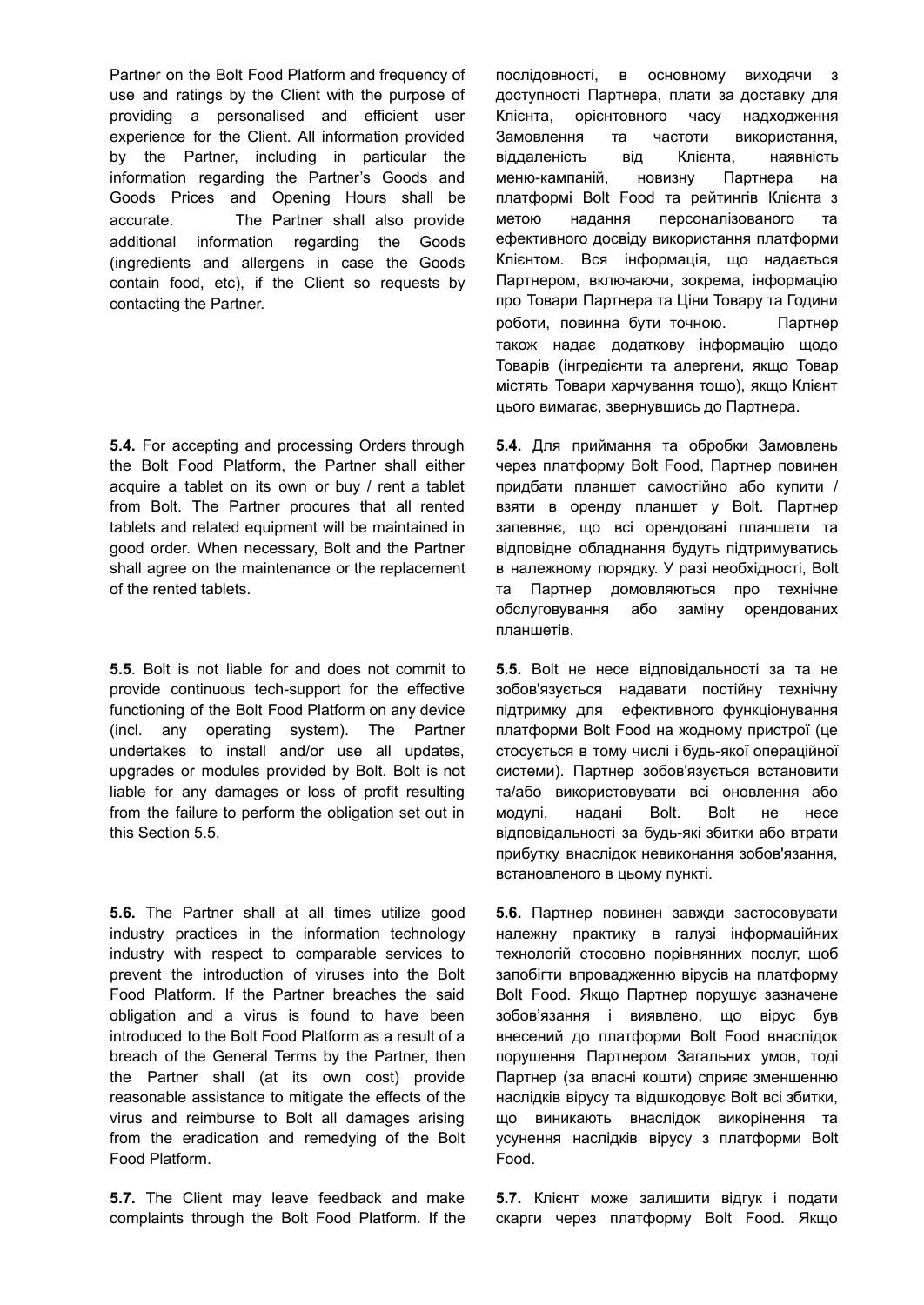complaint relates to particular Goods the Client will be required to make such complaints within 30 days from the delivery of the Order. Bolt shall tend to the complaints at its own discretion and decide how to resolve them. Bolt, acting reasonably, may refund the Goods Price (or a part of it) to the Client at its own discretion and claim compensation for it from the Partner. If the Partner continues to receive complaints from the Clients, Bolt has the right to temporarily or permanently suspend the Partner from using the Bolt Food Platform. Bolt has the right to establish a customer complaints and refund policy, that shall be a part of the General Terms and mandatory for compliance for the Partner.

**5.8.** The Partner shall at all times utilize high quality and high resolution photos for the displaying of Goods on the Bolt Food Platform. In case such photos do not fulfil the above mentioned requirements, Bolt reserves the right to refuse the uploading of the provided photos in the Bolt Food Platform and ask for replacements or upload equivalent or similar pictures at its own discretion.

**5.9.** Bolt is entitled to change, modify or discontinue either temporarily or permanently, the provision in whole or partially of the information society service by introducing and/or discontinuing some functionality of the Bolt Food Platform as well as altering in other way or deleting the Bolt Food Platform at any given time. Bolt will communicate to Partners its decisions to discontinue functionality(ies) accordingly.

**5.10.** As part of the Bolt Food Platform, Bolt upon its sole discretion may grant and thus revoke Partner's direct access to the so-called partners' portal, which enables Partner to populate, amend and otherwise change content on a Partner-dedicated section of the Bolt Food Platform

**5.10.1** The Partner hereby acknowledges that it is solely responsible for granting, changing, controlling and/or removing rights for it's representatives to access the so-called partners' portal on behalf of the Partner.

**5.10.2** The Partner hereby acknowledges that by enabling its representative to access the partners'

скарга стосується конкретного Товару, Клієнт має подати таку скаргу протягом 30 днів з моменту доставлення Замовлення. Bolt розглядає скарги на свій розсуд і приймає рішення про те, як їх вирішити. Bolt, діючи обґрунтовано, може на свій розсуд повернути Клієнту ціну Товару (або його частину) і вимагати від Партнера її відшкодування, або зменшити суму коштів, які мають бути перераховані Партнеру з наступних платежів від Клієнтів. Якщо Партнер продовжує отримувати скарги від Клієнтів, Bolt має право тимчасово або назавжди усунути Партнера від використання платформи Bolt Food. Bolt має право встановлювати політику обробки скарг Клієнтів та повернення коштів, що є частиною Загальних умов та обов'язковою для дотримання Партнером.

**5.8.** Партнер повинен використовувати тільки високоякісні та повномасштабні зображення для демонстрації Товару на платформі Bolt Food. У випадку, коли такі зображення не відповідають вищевказаним вимогам, Bolt залишає за собою право, на власний розсуд, відмовити у завантаженні наданих зображень на платформу Bolt Food та вимагати їх заміни або завантаження подібних зображень.

**5.9.** Bolt має право повністю або частково змінювати, оновлювати або припиняти надання інформаційних послуг тимчасово або назавжди шляхом введення та / або припинення деяких функціональних можливостей платформи Bolt Food а також шляхом внесення інших змін або видалення платформи Bolt Food у будь-який момент. Bolt повідомляє Партнерам про свої рішення щодо припинення функціонування (функціональних можливостей) належним чином.

**5.10** Bolt на власний розсуд може надати і, відповідно, скасувати прямий доступ Партнера до так-званого порталу партнерів, який є частиною платформи Bolt Food, та дозволяє Партнеру заповнювати, оновлювати та іншим чином змінювати вміст розділу, присвяченому Партнерам на платформі Bolt Food.

**5.10.1** Партнер цим визнає, що він несе повну відповідальність за надання, зміну, контроль та / або скасування прав своїх представників на доступ до так-званого порталу партнерів від імені Партнера.

**5.10.2** Цим Партнер визнає, що надаючи своєму представнику доступ до порталу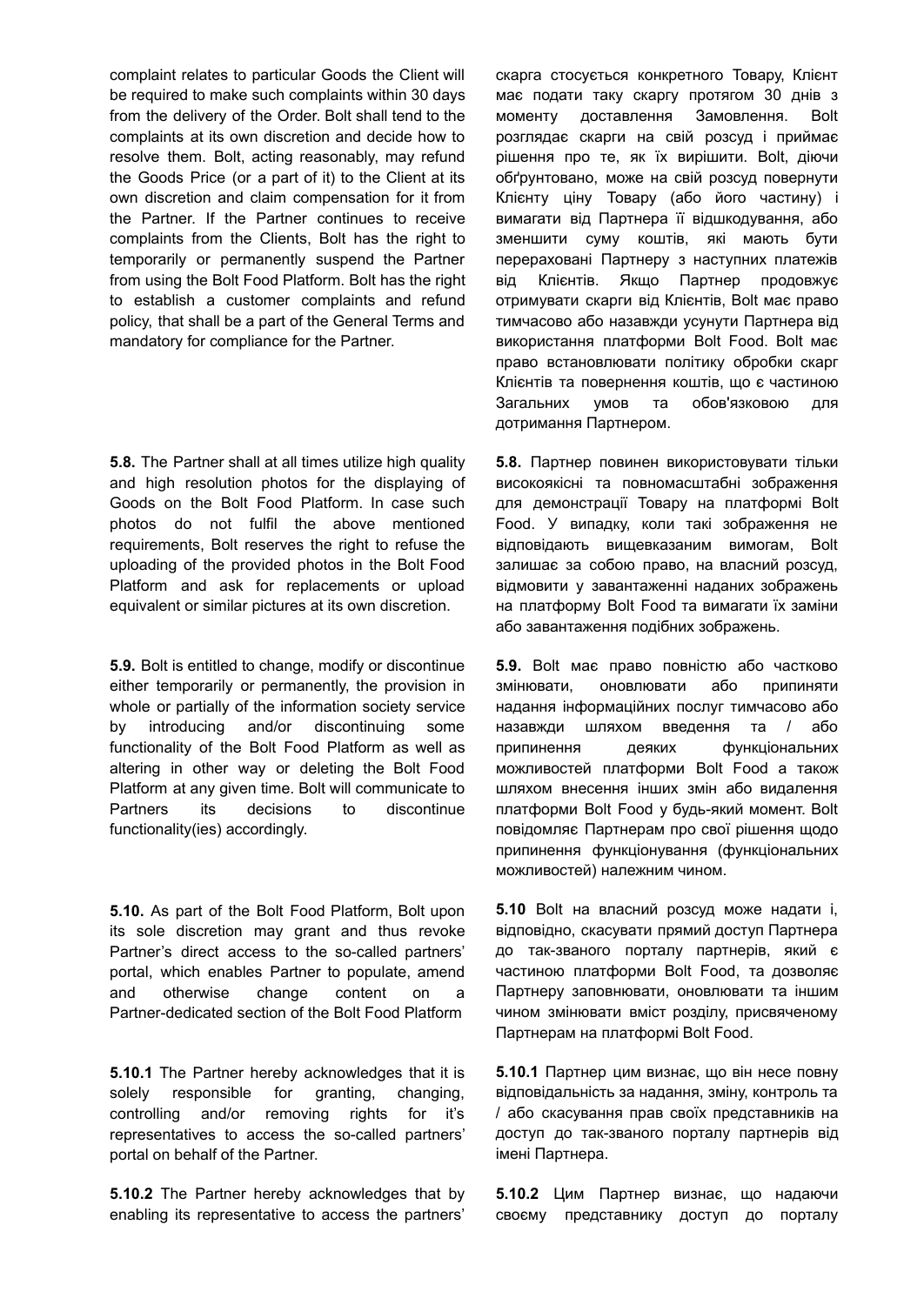portal on behalf of the Partner, it is granting its representative an access right to edit Partner's preferences and menus (incl. Goods Prices), configure campaigns and special offers, view Orders (incl. Order history), grant accesses to other users and/or take other actions available in the partners' portal.

**5.10.3** The Partner hereby acknowledges that it is fully responsible for and bound by any amendments, updates or any other changes (including pricing) that any of its representatives, to whom Partner has granted access-rights, make to a content on a Partner-dedicated section of the Bolt Food Platform.

**6.1.** In consideration for Bolt's services as the agent for mediation of the Sales Agreements the Partner shall pay the Agency Fee to Bolt per every Order of the Client made through the Bolt Food Platform. The Agency Fee is calculated as the Agreed Percentage from the aggregate net Price earned by the Partner from the Orders placed through the Bolt Food Platform during a particular reference period.

**6.2.** Bolt has the right to implement Marketplace Fees in accordance with the principles of dynamic pricing by (i) applying service fees in order to cover the cost of making courier services available at the Marketplace, or (ii) forwarding the cost of making delivery services available at the Marketplace.

**6.3.** The Partner shall also pay Service Fees to Bolt for the use of the tablet (if applicable) and software, in accordance with the Special Terms. In addition Bolt may charge the Partner a fee for running a marketing campaign which shall be agreed between the Parties.

партнерів від імені Партнера, він надає своєму представнику право редагувати уподобання та меню Партнера (включаючи ціни на товари), налаштовувати кампанії та спеціальні пропозиції, переглядати Замовлення (включаючи історію замовлень), надавати доступ іншим користувачам та / або здійснювати інші дії, доступні на порталі партнерів.

**5.10.3** Цим Партнер визнає, що несе повну відповідальність за будь-які оновлення чи будь-які інші зміни (включаючи ціни), які будь-який з його представників, яким Партнер надав права доступу, вносить у вміст розділу, присвяченого Партнеру на платформі Bolt Food.

### **6. FEES 6. ОПЛАТА**

**6.1.** За послуги Bolt в якості агента з посередництва при укладанні Договорів купівлі-продажу Партнер виплачує Bolt Агентську винагороду за кожне Замовлення Клієнта, зроблене через платформу Bolt Food. Розмір Агентської винагороди розраховується виходячи з Узгодженого Відсотку від сукупної валової Ціни Товару, отриманої Партнером від Замовлень, зроблених через платформу Bolt Food протягом певного звітного періоду.

**6.2.** Bolt має право впроваджувати Збір Маркетплейс відповідно до принципів динамічного ціноутворення шляхом (і) застосування сервісних зборів для покриття витрат на забезпечення доступності кур'єрських послуг на Маркетплейсі, або (іі) покладенні витрат на Партнера для забезпечення доступності кур'єрських послуг на Маркетплейсі.

**6.3.** Партнер також оплачує Bolt Сервісний збір за використання планшета (за наявності) і програмного забезпечення, відповідно до Спеціальних умов. Крім того, Bolt може стягувати з Партнера плату за проведення маркетингової кампанії, яка узгоджується між Сторонами.

**6.4.** All fees are subject to VAT. **6.4.** Всі платежі Партнера на користь Bolt є об'єктом для оподаткування ПДВ.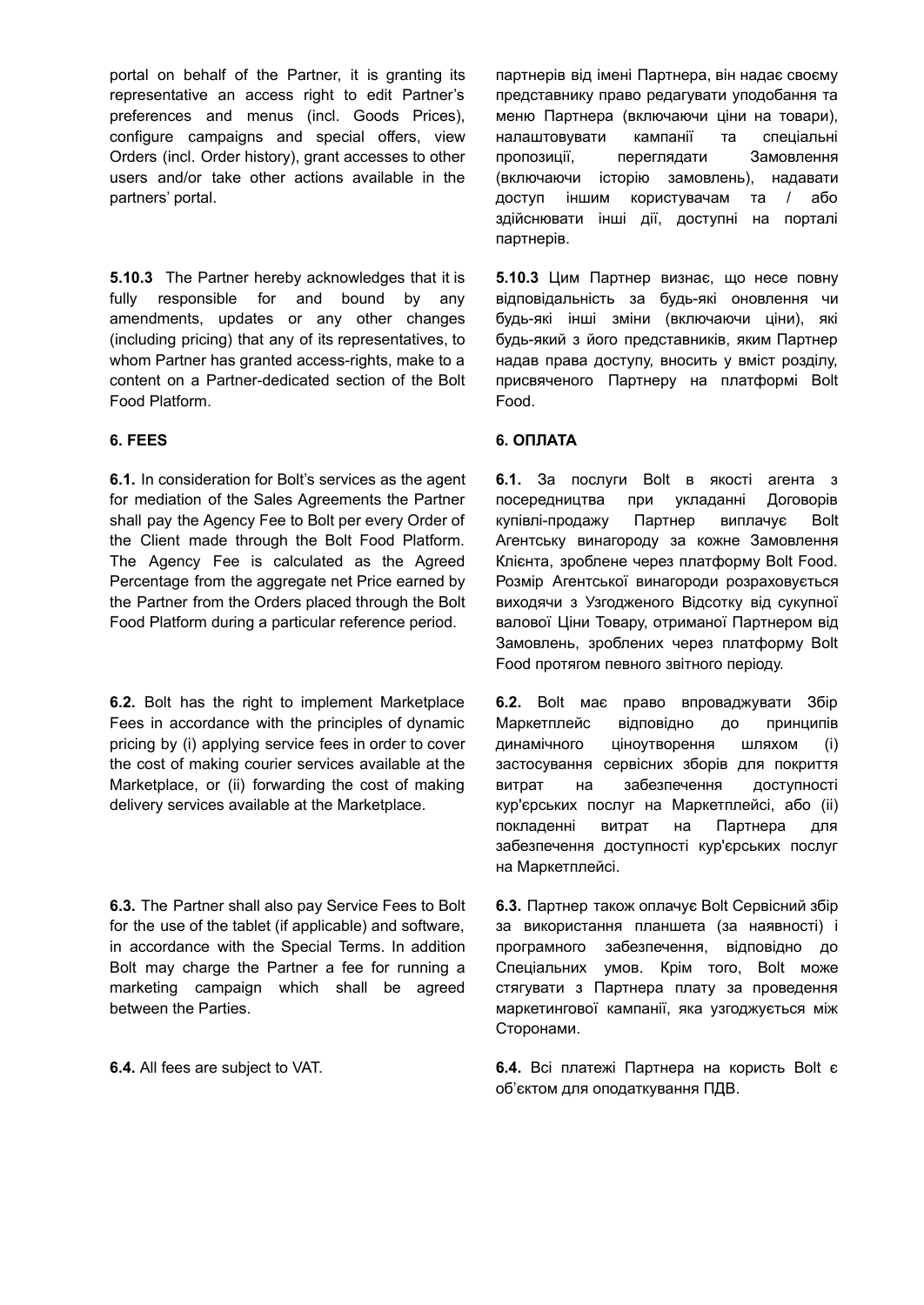6.5. In case the delivery services are provided by the Partner, the Partner will receive the Delivery Fee for each delivery. If an Order is subject to Minimum Order Value, the Client will reimburse the Partner the Small Order Fee. All fees earned for the deliveries made by the Partner's employees and/or contractors will be credited i nto the bank account of the Partner, who will distribute the fees as agreed with the employee and/or contractor.

# **7. INVOICING AND PAYMENTS 7. РАХУНКИ ТА ПЛАТЕЖІ**

**7.1.** The Partner undertakes to issue valid cash register's receipts for the Goods Price, and in case the delivery services are provided by the Partner, for the Delivery Fee and (where applicable) for the Small Order Fee. The issued cash register's receipts are transported to the Client together with the Goods. Bolt shall prepare and issue to the Client informational receipt for the Goods Price, and in case the delivery services are provided by the Partner, for the Delivery Fee and (where applicable) Small Order Fee, on behalf of the Partner. Bolt, acting as an agent of the Partner, shall accept the Client's payment for cash register's receipts on behalf of the Partner. The payment obligation of the Client arising from the Sales Agreement and (where applicable) from the Delivery Agreement is deemed to be fulfilled when the payment is credited onto the bank account of Bolt or, as the case may be, when the Client has paid the Goods Price in full to the Courier in cash upon the delivery of the Order or the Client has paid the Goods Price in full to the Partner in case of self pick-up by the Client. The Partner shall indemnify and hold Bolt harmless from and against any and all claims and liabilities, costs, and expenses (including the reasonable fees of attorneys and other professionals) which result from or arise out the breach by the Partner of this Section 7.1.

**7.2.** Bolt undertakes to forward the Goods Price payments (less the Agency Fee), and in case the delivery services are provided by the Partner, the Delivery Fee and (where applicable) the Small Order Fee, for all completed and delivered or picked-up Orders made through the Bolt Food Platform to the Partner for a given reference period, except for Orders for which the Courier or the Client paid the Goods Price to the Partner directly, in which case the Partner undertakes to forward the

6.5. У випадку, якщо послуги доставки надаються Партнером, Партнер отримує Плату за доставку за кожну доставку. Якщо Замовлення підлягає Мінімальній Вартості Замовлення, Клієнт відшкодовує Партнеру Плату за Невелике Замовлення. Усі винагороди, отримані за поставки, здійснені працівниками та/або підрядниками Партнера, будуть зараховані на банківський рахунок Партнера, який розподілить гонорар згідно з домовленістю з працівником та/або підрядником.

**7.1.** Партнер повинен видати Клієнту дійсний розрахунковий документ: фіскальний касовий чек із зазначенням Ціни Товару. Виданий фіскальний касовий чек надається Клієнту разом із Товаром, а в разі, якщо послуги доставки надаються Партнером, на Плату за Доставку та (де є) Плату за Невелике Замовлення. Bolt зобов'язаний підготувати та видати Клієнту інформаційну квитанцію про ціну Товару а в разі, якщо послуги доставки надаються Партнером, про Плату за Доставку та (де є) Плату за Невелике Замовлення від імені Партнера. Bolt виступаючи агентом Партнера, повинен прийняти платіж Клієнта за рахунком або касовим чеком від імені Партнера. Платіжне зобов'язання Клієнта, що випливає з Договору купівлі-продажу та (якщо застосовно) з Договору про доставку, вважається виконаним, коли платіж зараховується на банківський рахунок Bolt або, в залежності від обставин, коли Клієнт повністю сплатив Кур'єру Ціну Товару готівкою під час доставки Замовлення або Клієнт повністю сплатив Партнеру Ціну Товару в разі самостійного отримання Замовлення Клієнтом. Партнер відшкодовує збитки й захищає Bolt від всіх претензій, позовів або адміністративних розглядів, вимог, втрат, збитків, витрат будь-якого характеру, включаючи гонорари адвокатів та витрати які виникли в результаті порушення Партнером цього розділу 7.1.

**7.2.** Bolt зобов'язується перерахувати на користь Партнера платежі Клієнтів в рахунок оплати Ціни Товару (за виключенням Агентської винагороди), а в разі, якщо послуги доставки надаються Партнером, Плату за Доставку та (де є) Плату за Невелике Замовлення, за всі виконані та доставлені чи самостійно отримані Клієнтом Замовлення, зроблені через платформу Bolt Food протягом звітного періоду, за виключенням Замовлень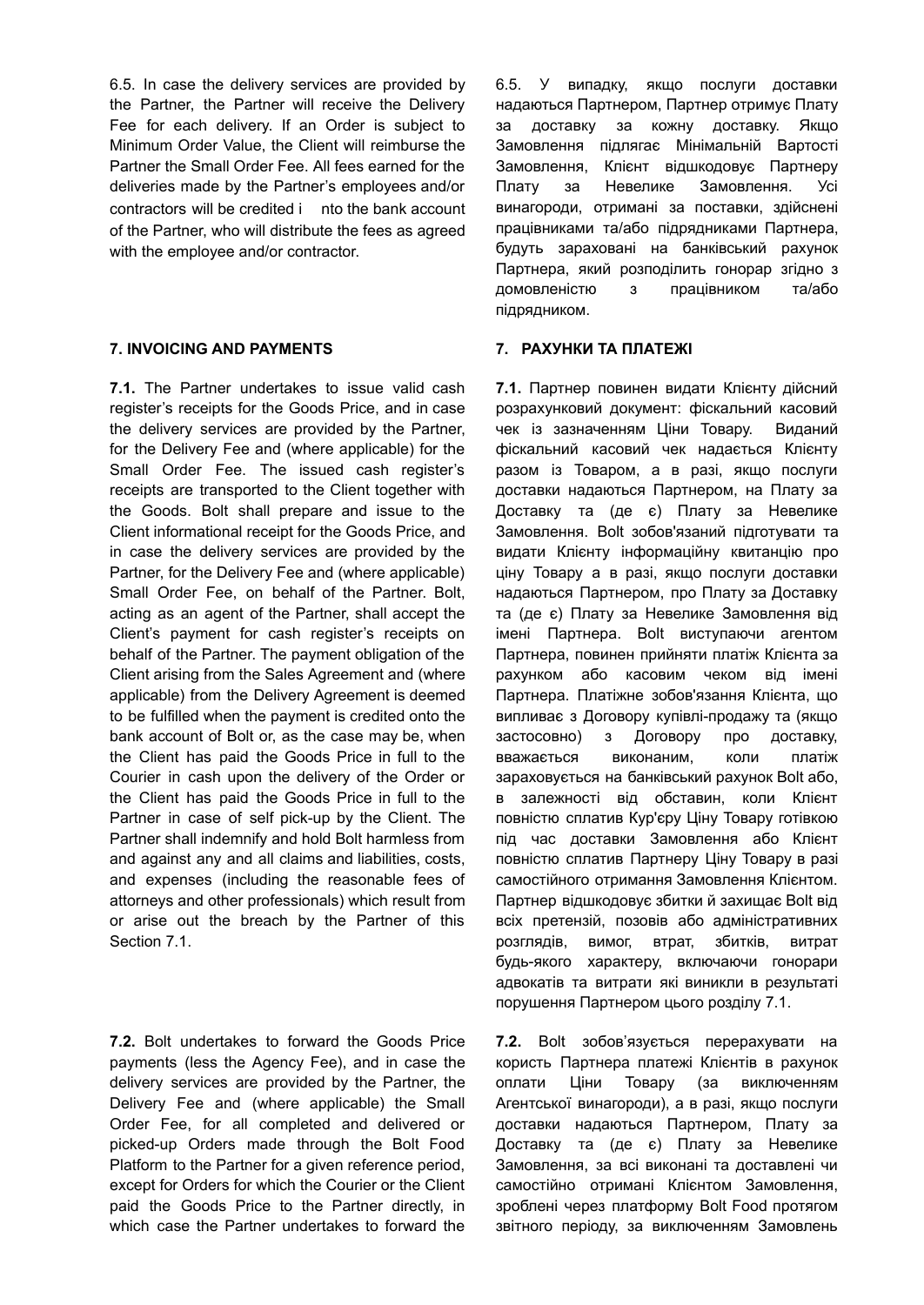Agency Fee to Bolt for a given reference period. If any deductions are due in relation to complaints in accordance with Section 5.7 of these General Terms or otherwise, Bolt will render efforts to find the amicable solution with the Partner beforehand.

**7.3.** Invoicing and payments under this Agreement between Bolt and the Partner will be made after each reference period. Unless agreed otherwise in the Partner Specific Conditions, the reference period shall be one calendar week. If any reconciliation payments are required with respect to the reference period thereafter, the parties will communicate such need and, if necessary, make the relevant reconciliation payments in connection with the payments related to the next reference period.

**7.4.** Within three business days from the expiry of each reference period Bolt will issue an invoice to the Partner for the Agency Fee, Service Fees and any other applicable fees for a given reference period. If any payments are to be made by Bolt to the Partner in relation to the reference period, the Partner will issue an invoice to Bolt.

**7.5.** All payments between Bolt and the Partner will be settled by way of set-off to the maximum extent possible. All other payments between Bolt and the Partner that cannot be set off will be made by way of bank transfers. The bank details of Bolt and the Partner are set out in the Special Terms.

**7.6.** Bolt may, at its own discretion, limit the payment of Goods Price to the Partner in cash by the Courier. Bolt may also, at its own discretion, require the Partner to make a deposit to Bolt to за які Кур'єр або Клієнт заплатили Ціну Товару Партнеру безпосередньо. Якщо сторони (Bolt та Партнер) погодили, що Bolt перераховує Партнеру всю Ціну Товару, отриману від Клієнтів, то Партнер зобов'язаний перерахувати Bolt Агентську винагороду. Якщо існують будь-які інші платежі пов'язані зі скаргами відповідно до пункту 5.7 цих Загальних умов або іншим чином, Bolt заздалегідь докладе зусиль для пошуку мирного врегулювання з Партнером.

**7.3.** Рахунки за цією Угодою виставлятимуться, а платежі здійснюватимуться після кожного звітного періоду. Якщо в Спеціальних умовах Партнера не погоджено інше, звітним періодом є один календарний тиждень. Якщо будуть необхідні будь-які платежі за зустрічними зобов'язаннями відносно звітного періоду після його завершення, сторони повідомлять про таку потребу і, якщо необхідно, здійснюватимуть зарахування зустрічних зобов'язань (взаємозалік) або доплату із врахуванням виплат, пов'язаних з наступним звітним періодом.

**7.4.** Протягом трьох робочих днів з моменту закінчення кожного звітного періоду Bolt видає Партнеру агентський звіт із зазначенням розміру Агентської винагороди, який прирівнюється до акту наданих послуг, і не потребує додаткового затвердження з боку Партнера. Якщо Партнер повинен сплатити Сервісний збір або інші збори у відповідному розрахунковому періоді, то Bolt додатково виставляє відповідний рахунок. Якщо у звітному періоді будь-які платежі, крім перерахування Ціни Товару, повинні бути здійснені Bolt на користь Партнера, то Партнер зобов'язаний виставити рахунок та надати інші необхідні розрахункові документи.

**7.5.** Усі розрахунки між Bolt та Партнером будуть в максимально можливій мірі здійснюватися шляхом зарахування зустрічних зобов'язань (взаємозалік). Усі інші платежі між Bolt та Партнером, які неможливо здійснити в порядку зарахування зустрічних зобов'язань (взаємозаліком), здійснюватимуться за допомогою банківських переказів. Банківські реквізити Bolt та Партнера викладені в Спеціальних умовах.

**7.6.** Bolt на власний розсуд може обмежити оплату Ціни Товару Партнеру готівкою Кур'єром. Bolt також може на власний розсуд вимагати від Партнера внести депозит на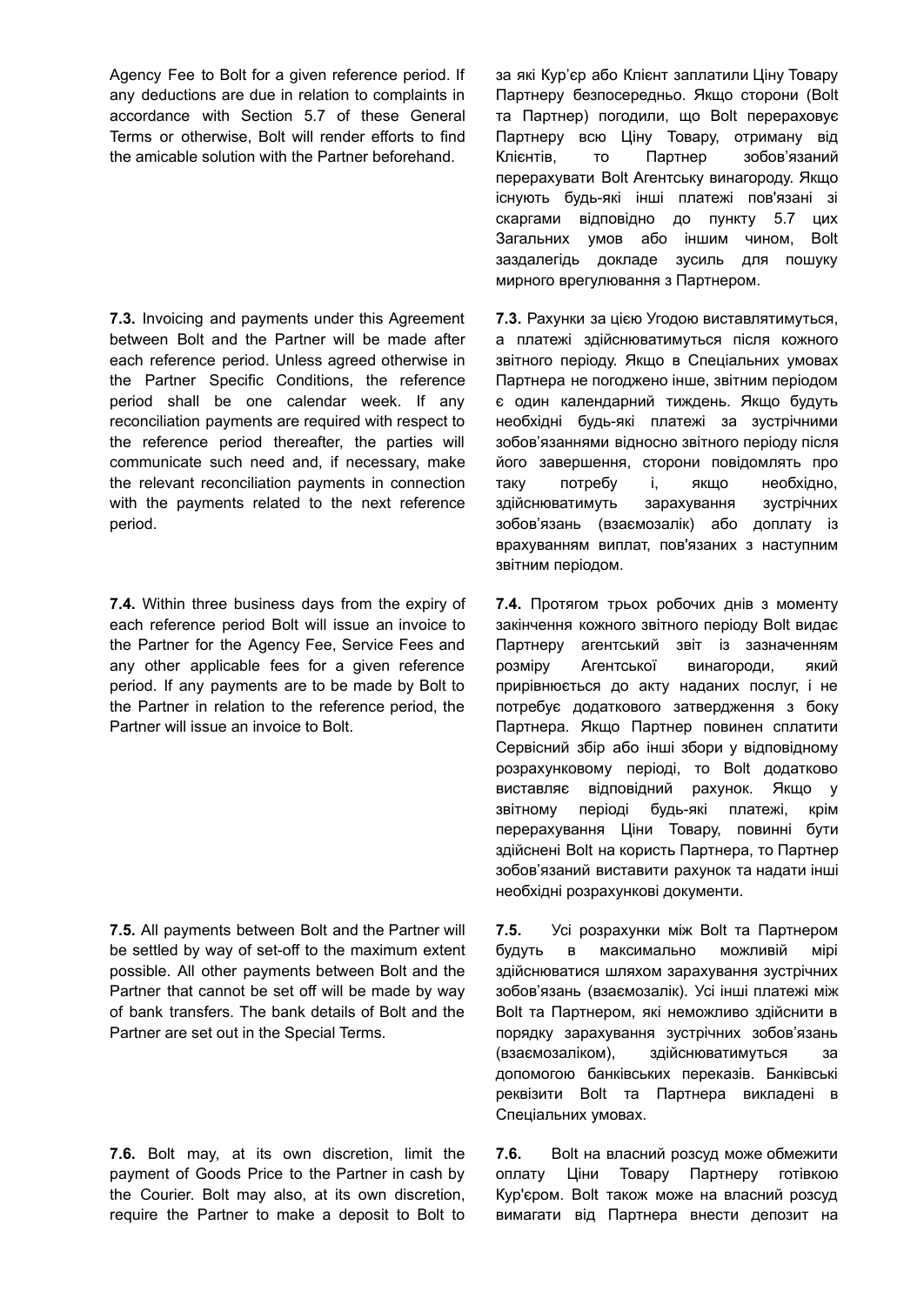enable cash payments to be made to the Partner by the Courier. The payment obligation between the Client and the Partner in case of self pick-up by the Client may be settled by direct payment in case the Partner has self pick-up by the Client opted-in in accordance with Section 4.4.

# **8. TERM, TERMINATION AND SUSPENSION OF USE**

**8.1.** The Agreement is entered into for an unspecified period of time (without term), unless agreed otherwise in the Partner Specific **Conditions** 

**8.2.** If the Partner breaches any of its obligations under the Agreement, any applicable laws or regulations, disparages Bolt, or causes harm to Bolt's brand, reputation or business as determined by Bolt in its own sole discretion, or Bolt has reasonable belief of fraudulent acts by the Partner when using the Bolt Food Platform, Bolt has the right to temporarily suspend the Partner from using the Bolt Food Platform or terminate this A greement without giving any advance notice and without any obligation to compensate for the loss of profit.

**8.3.** The Partner has the right to terminate the Agreement without cause at any time by giving notice at least 30 days in advance. Bolt has the right to terminate the Agreement with Partner at any time by giving reasoned notice at least 30 days in advance. Bolt shall not notify the Partner of termination in advance if Bolt:

8.3.1. is subject to a legal or regulatory obligation which requires Bolt to terminate the provision of the whole of its online intermediation services to a given Partner in a manner which does not allow Bolt to respect that notice period; or

8.3.2. exercises a right of termination under an imperative reason pursuant to national law; or

8.3.3. can demonstrate that the Partner concerned has infringed this Agreement.

**8.4.** T he Partner has the right to extraordinarily terminate the Agreement without a notice period, if Bolt repeatedly fails to comply рахунок Bolt, щоб Кур'єр міг здійснювати Партнеру готівкові платежі. Зобов'язання щодо оплати між Клієнтом та Партнером у разі самостійного отримання Замовлення Клієнтом може бути виконано шляхом здійснення прямого платежу у випадку, якщо Партнер підписаний на функцію самовивозу Клієнтами згідно з пунктом 4.4 Розділу 4.

# **8. СТРОКИ, ПРИПИНЕННЯ І ПРИЗУПИНЕННЯ ВИКОРИСТАННЯ**

**8.1.** Угода укладається на невизначений період часу (без строку), якщо інше не узгоджено в Спеціальних умовах Партнера.

**8.2.** Якщо Партнер порушує будь-які свої зобов'язання за Угодою, будь-які відповідні закони чи нормативні акти, зневажає Bolt або завдає шкоди бренду, репутації або бізнесу Bolt, визначених Bolt на власний розсуд, або Bolt має обґрунтовані переконання у шахрайських діях з боку Партнер під час використання платформи Bolt Food, Bolt має право тимчасово припинити доступ Партнера до використання платформи Bolt Food або розірвати цю Угоду без попереднього повідомлення та без будь-якого зобов'язання компенсувати втрату прибутку.

**8.3.** Партнер має право розірвати Угоду у будь-який час, повідомивши іншу сторону не менше ніж за 30 днів до дати розірвання. Bolt має право розірвати Угоду з Партнером у будь-який час, надіславши обґрунтоване повідомлення принаймні за 30 днів. Bolt не повідомляє Партнера про припинення завчасно, якщо Bolt:

8.3.1. на нього поширюються юридичні або нормативні зобов'язання, які зобов'язують Bolt припинити надання всіх своїх онлайн-посередницьких послуг даному Партнеру таким чином, щоб Bolt не дотримувався цього терміну повідомлення; або

8.3.2. користується правом на розірвання договору з імперативної причини відповідно до національного законодавства; або

8.3.3. може продемонструвати, що відповідний Партнер порушував цю Угоду.

**8.4.** Партнер має право розірвати Угоду без попереднього повідомлення, якщо будь-яка зі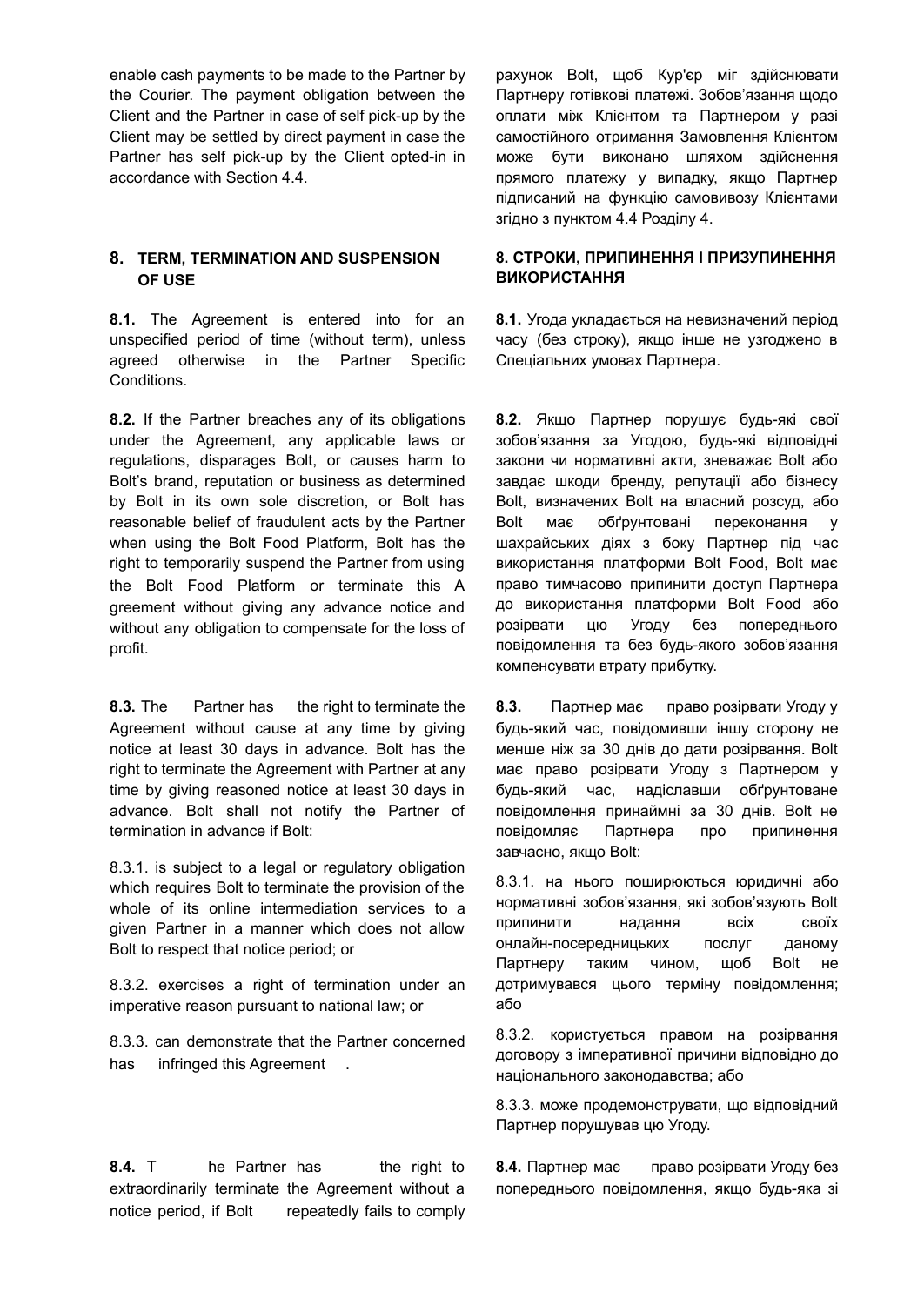with or breaches any of the obligations set forth in this Agreement

**8.5.** The termination of the Agreement will not affect:

**8.5.1.** any accrued rights of either party, including any right to receive any payments due but unpaid before the termination; or

**8.5.2.** obligations, which are expressed to survive the termination.

**8.6.** Upon termination of the Agreement, all rented tablets and any other devices and equipment provided by Bolt for using the Bolt Food Platform shall be returned to Bolt in good order, taking into account the normal wear and tear, unless otherwise agreed between the parties.

**8.7.** In the event that after the extraordinary termination of the Agreement there is an ongoing offline marketing campaign featuring (among others) the Partner or any of the Partner's establishments, then Bolt is entitled to refrain from making any changes to the campaign materials regarding the Partner or the Partner's establishments.

### **9. LICENSING, DATA PROCESSING AND INTELLECTUAL PROPERTY RIGHTS**

**9.1.** Bolt grants a revocable, non-exclusive, non-transferable, non-sublicensable license to the Partner for using the Bolt Food Platform for the purpose of selling Goods and, in case the delivery services are provided by the Partner, for providing the delivery service.

**9.2.** By concluding the Agreement, the Partner grants a royalty free license to Bolt for displaying on the Bolt Food Platform, Partner landing page and using in its marketing and advertising the Partner's name and trade mark and all materials (including the photos of Goods) sent to Bolt by the Partner. The license is valid for the entire period of the Agreement. The Partner represents and warrants that it is the holder of the respective intellectual property rights and that its name and trade mark and all material to be uploaded in the Bolt Food Platform by Bolt (including, but not limited to photos of the Goods) does not infringe any third party сторін не виконує або істотно порушує будь-які зобов'язання, встановлені в Угоді.

**8.5.** Розірвання Угоди не вплине на:

**8.5.1.** будь-які накопичені права будь-якої сторони, включаючи будь-яке право на отримання будь-яких платежів, належних, але несплачених до припинення; або

**8.5.2.** зобов'язання, які зберігають свою силу після розірвання Угоди.

**8.6.** Після розірвання Угоди всі орендовані планшети та будь-які інші пристрої та обладнання, що надаються Bolt для використання платформи Bolt Food, повинні бути повернуті Bolt в належному стані з урахуванням нормального зносу, якщо інше не домовлено між сторонами.

**8.7.** У випадку, якщо після дострокового припинення Угоди триває офлайн маркетингова кампанія, що включає (серед інших) Партнера або будь-якого з закладів Партнера, тоді Bolt вправі утримуватися від будь-яких змін до матеріалів кампанії щодо Партнера або закладів Партнера.

### **9. ЛІЦЕНЗІЯ, ПРАВО НА ОБРОБКУ ДАНИХ ТА ПРАВА ІНТЕЛЕКТУАЛЬНОЇ ВЛАСНОСТІ**

**9.1.** Bolt надає Партнеру відкличну, не ексклюзивну, яка не підлягає передачі та не підлягає субліцензуванню ліцензію на використання платформи Bolt Food з метою продажу Товарів та, якщо послуги доставки надаються Партнером, для надання послуги доставки. Плата за ліцензію включена у Агентську винагороду.

**9.2.** Укладаючи Угоду, Партнер надає Bolt безкоштовно право (ліцензію, дозвіл) на показ на платформі Bolt Food, цільової сторінки Партнера та використання в маркетингу й рекламі імені та торгової марки Партнера та всіх матеріалів (включаючи зображення Товару), відправлених Bolt Партнером. Ліцензія дійсна протягом усього терміну дії Угоди. Партнер запевняє та гарантує, що він є власником відповідних прав інтелектуальної власності та забезпечує, що його назва та торгова марка, а також матеріали, що завантажуються платформу Bolt Food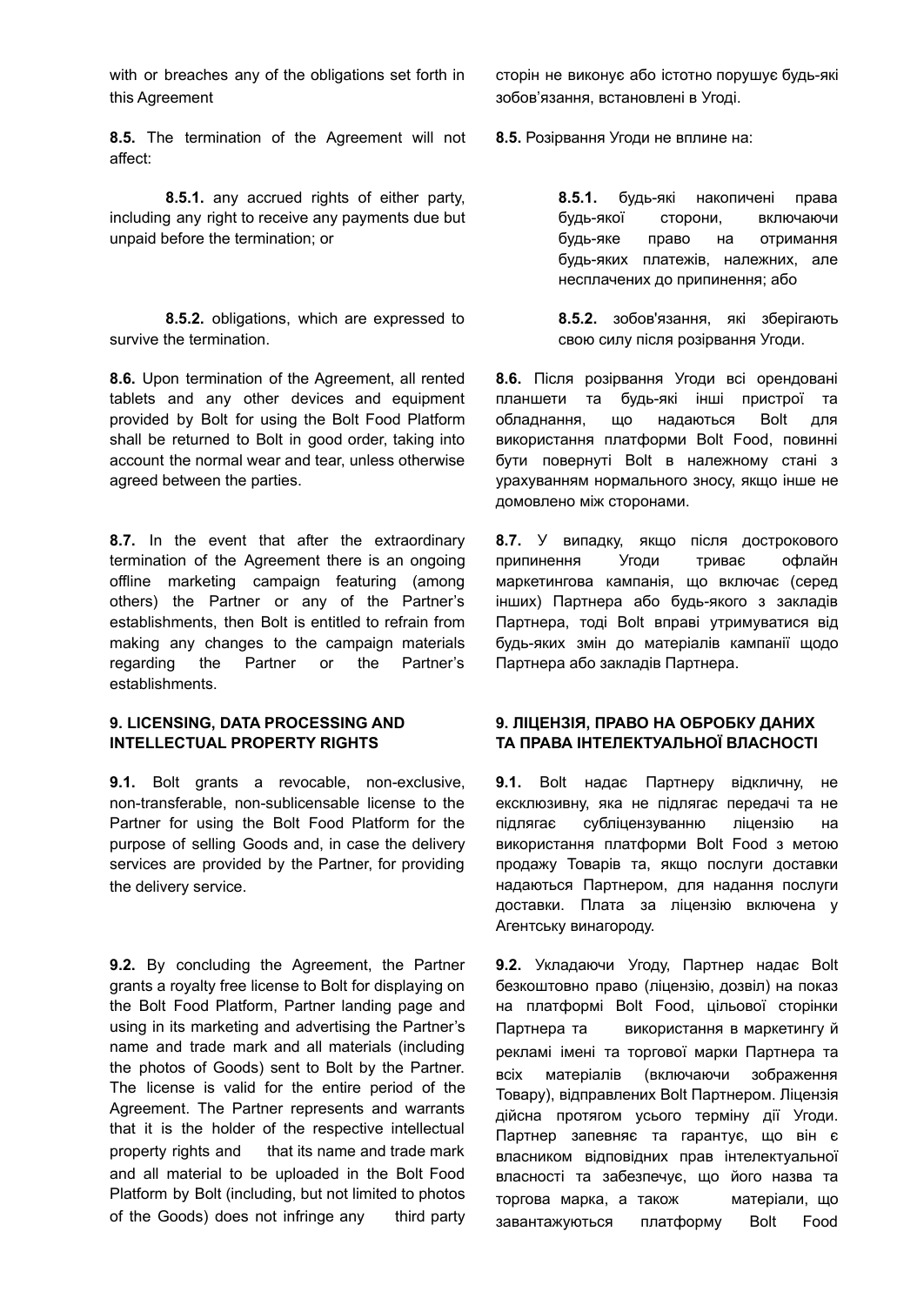rights, including any intellectual property rights. In cases where the photos of the Goods are taken on the expense of or by a person appointed by Bolt, all rights related thereto (including intellectual property rights and the right of use) shall belong to Bolt. If the Partner has opted to buy the licence for the use of the photos of Goods, the Partner will be granted access to and it may use such photos of Goods for any purposes, except for displaying them on platforms that are competing with Bolt and using them for the provision of the same services as the Partner provides to Bolt.

**9.3.** All intellectual property rights regarding the software, documentation or information used or developed by or on behalf of Bolt during the provision of services under the General Terms (including the Bolt Food Platform, Confidential Information and where relevant, photos of Goods), as well as all data and statistics about the sales made through the Bolt Food Platform belong to Bolt. The Partner Operator shall not copy, modify, adapt, reverse-engineer, decompile or otherwise discover the source code of the Bolt Food Platform or any other software used by Bolt. Bolt shall maintain the data and statistics about the sales for each reference period for a period of one year after the end of said reference period.

**9.4.** The terms and conditions for processing the personal data of the Clients and the Couriers is established in Schedule 2 (Data Processing Agreement).

**10.1.** During the term of the Agreement and for a period of five years following the expiry or termination of the Agreement, Bolt and the Partner shall not disclose and shall maintain the confidentiality of all Confidential Information of the other party.

**10.2.** Confidential Information of the other party may be disclosed to third parties only subject to a prior written notice of the other party. Notwithstanding the above, Confidential Information may be disclosed to the party's attorneys, auditors, accountants, consultants and subcontractors, компанією Bolt (включаючи, але не обмежуючись фотографіями Товару), роблять не порушує жодних прав третіх сторін, включаючи будь-які права інтелектуальної власності . У випадках, коли фотографування Товару здійснюється за рахунок особи, яка призначена Bolt, всі права, пов'язані з цим (включаючи права інтелектуальної власності та право користування) належать Bolt. Якщо Партнер вирішив придбати ліцензію на використання фотографій Товару, то йому буде надано доступ і він може використовувати ці зображення Товару для будь-яких цілей, за винятком їх показу на платформах, що конкурують з Bolt, і використання їх для надання тих же послуг, які Партнер надає Bolt.

**9.3.** Всі права інтелектуальної власності щодо програмного забезпечення, документації або інформації, використовуваної або розробленої Bolt або від імені Bolt під час надання послуг відповідно до Загальних умов (включаючи платформу Bolt Food, Конфіденційну інформацію та, де це доречно, зображення Товарів), а також всі дані та статистика про продажі, здійснені через платформу Bolt Food, належать Bolt. Партнер не повинен копіювати, модифікувати, адаптувати, проводити реверс-інжиніринг, декомпілювати або іншим чином виявляти вихідний код платформи Bolt Food або будь-яке інше програмне забезпечення, що використовується Bolt. Bolt буде зберігати дані та статистику про продажі за кожний звітний період протягом одного року після закінчення зазначеного звітного періоду.

**9.4.** Терміни та умови обробки персональних даних Клієнтів та Кур'єрів встановлюються у Додатку 2 (Угода про обробку персональних даних).

### **10. CONFIDENTIALITY 10. КОНФІДЕНЦІЙНІСТЬ**

**10.1.** Протягом терміну дії Угоди та протягом п'яти років після закінчення терміну дії або припинення дії Угоди, Bolt та Партнер не розголошують та зберігають конфіденційність усієї Конфіденційної інформації іншої сторони.

**10.2.** Конфіденційна інформація іншої сторони може бути розголошена третім особам лише за умови попереднього письмового повідомлення іншої сторони. Незважаючи на вищезазначене, Конфіденційна інформація може бути розголошена адвокатам сторони, аудиторам,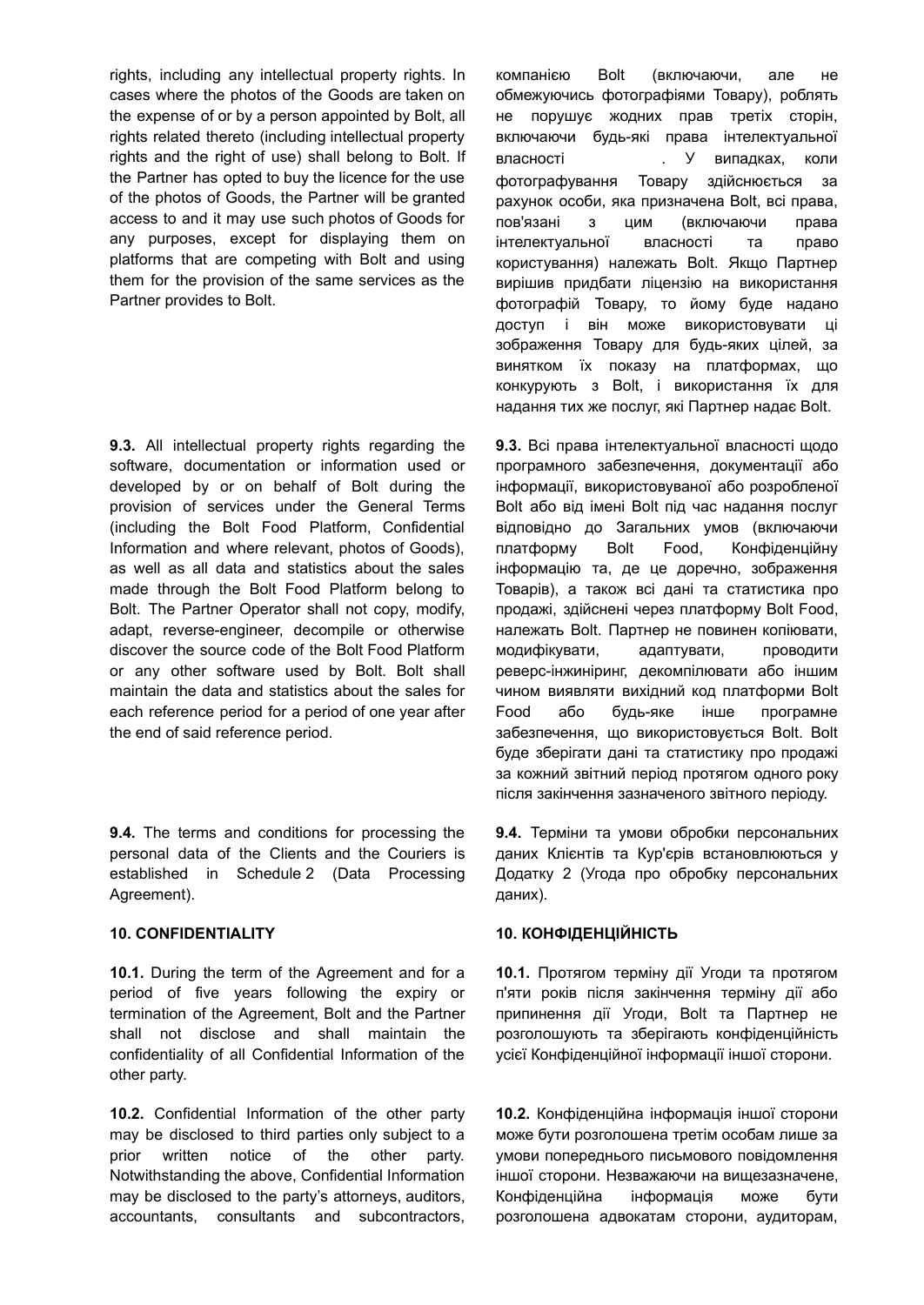provided that such persons perform their obligations in connection with the Agreement and are subject to a confidentiality clause.

**11.1.** The Partner warrants that it is in compliance with the requirements of any applicable anti money laundering laws and regulations applicable to it. The Partner warrants that it is not and any of its affiliates or ultimate beneficial owners is not subject to any international sanctions, boycotts, foreign trade controls, export controls, non-proliferation, anti-terrorism and similar laws, decrees, ordinances, orders, demands, requests, rules or requirements.

**11.2.** Bolt has the right to conduct reviews of the Partner's compliance with anti money laundering rules and/or suspend the Partner from using the Bolt Food Platform without prior notice, for the purpose of detecting fraud or any other violation thereof.

**11.3.** The Partner has to notify Bolt immediately of any circumstances that may refer to a violation of this Section 11.

**12.1.** Bolt is not liable for the performance of the Sales Agreement nor for any claims presented under the Sales Agreement, including but not limited to cases of sale and/or handing over of alcoholic beverages or any other Goods controlled under applicable local laws to Clients who are below the required minimum age and only during the times allowed under applicable laws.

**12.2.** Bolt is not liable for any indirect damage or loss of profit that the Partner may bear due to possible interruptions of availability or functioning of the Bolt Food Platform in any device.

бухгалтерам, консультантам та субпідрядникам за умови, що такі особи виконують свої зобов'язання у зв'язку з Угодою та підпадають під застереження про конфіденційність.

# **11. ANTI-MONEY LAUNDERING RULES 11. ПРАВИЛА ЗАПОБІГАННЯ ВІДМИВАННЮ КОШТІВ**

**11.1.** Партнер гарантує, що він дотримується вимог будь-яких чинних законів і нормативних актів по боротьбі з відмиванням коштів, які можна застосувати до нього. Партнер гарантує, що жодна з його філій або кінцевих бенефіціарів не підлягає міжнародним санкціям, бойкотам, зовнішньоторговельному контролю, експортному контролю, нерозповсюдженню, боротьбі з тероризмом і подібним законам, указам, розпорядженням, наказам, вимогам, запитам, правилам та вимогам.

**11.2.** Bolt має право проводити огляди дотримання Партнером правил проти відмивання коштів та / або (тимчасово) відстороняти Партнера від використання платформи Bolt Food без попереднього повідомлення з метою виявлення шахрайства чи будь-якого іншого порушення.

**11.3.** Партнер повинен негайно повідомити Bolt про будь-які обставини на порушення цього Розділу 11.

### **12. LIABILITY AND INSURANCE 12. ВІДПОВІДАЛЬНІСТЬ І СТРАХУВАННЯ**

**12.1.** Bolt не несе відповідальності за виконання Договору купівлі-продажу, а також за будь-які вимоги, що відносяться до Договору купівлі-продажу, в тому числі, але не обмежуючись випадками продажу та / або передачі алкогольних напоїв або будь-яких інших Товарів, продаж яких обмежується відповідно до чинного місцевого законодавства, Клієнтам, які не досягли необхідного мінімального віку, і лише протягом часу, дозволеного чинним законодавством.

**12.2.** Bolt не несе відповідальності за будь-який непрямий збиток або втрату прибутку, який може понести Партнер через можливі перебої в наявності або функціонуванні платформи Bolt Food на будь-яких пристроях.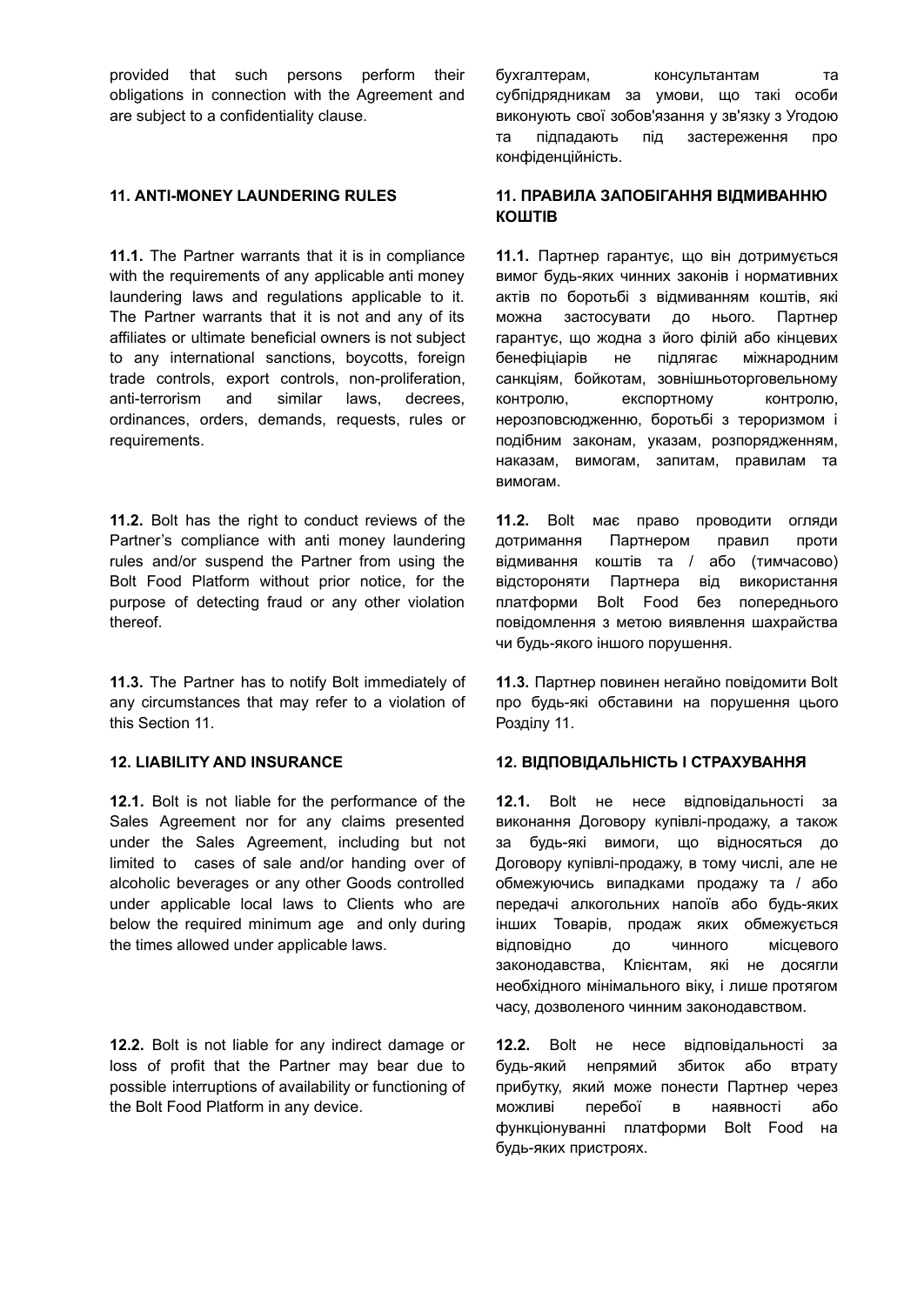**12.3.** Bolt is not liable for any indirect damage or loss of profit, unless caused intentionally or due to gross negligence.

**12.4.** The Partner shall indemnify, defend and hold Bolt harmless from and against any and all claims, suits, actions or administrative proceedings, demands, losses, damages, costs, and expenses of whatsoever nature, including attorney's fees and expenses in respect of or resulting from the performance of the services by the Partner under the General Terms.

**12.5.** The Partner shall indemnify to Bolt all extra costs that Bolt incurred due to the Partner breaching its obligations under the Agreement (e.g. and not limited to the costs of having the Courier return to the Partner before delivery of the Order to the Client, to retrieve Goods that the Partner initially failed to include in the Order).

**12.6.** The Partner is liable for the loss, theft of or any damage to the rented tablet provided by Bolt.

**12.7.** If the Client files a claim due to the breach of the Sales Agreement, the Partner shall release Bolt from all liability regarding the claim. In case the delivery services are provided by the Partner, the same applies to any claims due to the breach of the Delivery Agreement.

**12.8.** If provided so in the Partner Specific Conditions, the Partner shall procure that during the term of the Agreement, it has a liability insurance in place for any liability towards its customers related to the Goods.

**12.9.** In case the delivery services are provided by the Partner, the Partner is solely liable for the performance of the Delivery Agreement and for any claims presented under the Delivery Agreement. Bolt is not liable for any failure or non-conformity of performing the Delivery Agreement and assumes no liability for any traffic violations or accidents sustained during the performance of the Delivery Agreement.

**12.10.** The Partner shall indemnify and hold Bolt harmless from and against any and all claims and liabilities, costs, and expenses (including the reasonable fees of attorneys and other **12.3.** Bolt не несе відповідальності за будь-який непрямий збиток або втрату прибутку, якщо це не спричинено навмисно або через грубу недбалість.

**12.4.** Партнер відшкодовує збитки й захищає Bolt від всіх претензій, позовів або адміністративних розглядів, вимог, втрат, збитків, витрат будь-якого характеру, включаючи гонорари адвокатів та витрати які виникли в результаті надання послуг, пропонуванні до продажу Товарів Партнером відповідно до Загальних умов.

**12.5.** Партнер відшкодовує Bolt всі додаткові витрати, які Bolt зазнав у зв'язку з порушенням Партнером своїх зобов'язань за Угодою (наприклад, не обмежуючись витратами на оплату повернення Кур'єра до Партнера для доставки Замовлення Клієнту, на отримання Товару, який Партнер спочатку не включив до Замовлення).

**12.6.** Партнер несе відповідальність за втрату, крадіжку або будь-яку шкоду на орендованому планшеті, наданому Bolt.

**12.7.** Якщо Клієнт пред'являє претензію у зв'язку з порушенням Договору купівлі-продажу, Партнер звільняє Bolt від відповідальності за претензією. У випадку, якщо послуги доставки надає Партнер, те саме стосується будь-яких претензій через порушення Угоди про поставку.

**12.8.** Якщо це передбачено Спеціальними умовами Партнера, то Партнер зобов'язаний забезпечити, щоб протягом терміну дії Умови у нього було страхування відповідальності перед своїми Клієнтами, пов'язаної з Товарами.

**12.9.** У випадку, якщо послуги доставки надаються Партнером, Партнер несе виключну відповідальність за виконання Угоди про доставку та за будь-які претензії, пред'явлені відповідно до Договору про доставку. Bolt не несе відповідальності за будь-які порушення або невідповідність виконання Угоди про доставку і не несе відповідальності за будь-які порушення правил дорожнього руху або нещасні випадки, які сталися під час виконання Договору про доставку.

**12.10.** Партнер відшкодовує та утримує Bolt від будь-яких претензій і зобов'язань та витрат (включаючи розумні гонорари адвокатів та інших спеціалістів), які виникають внаслідок (i)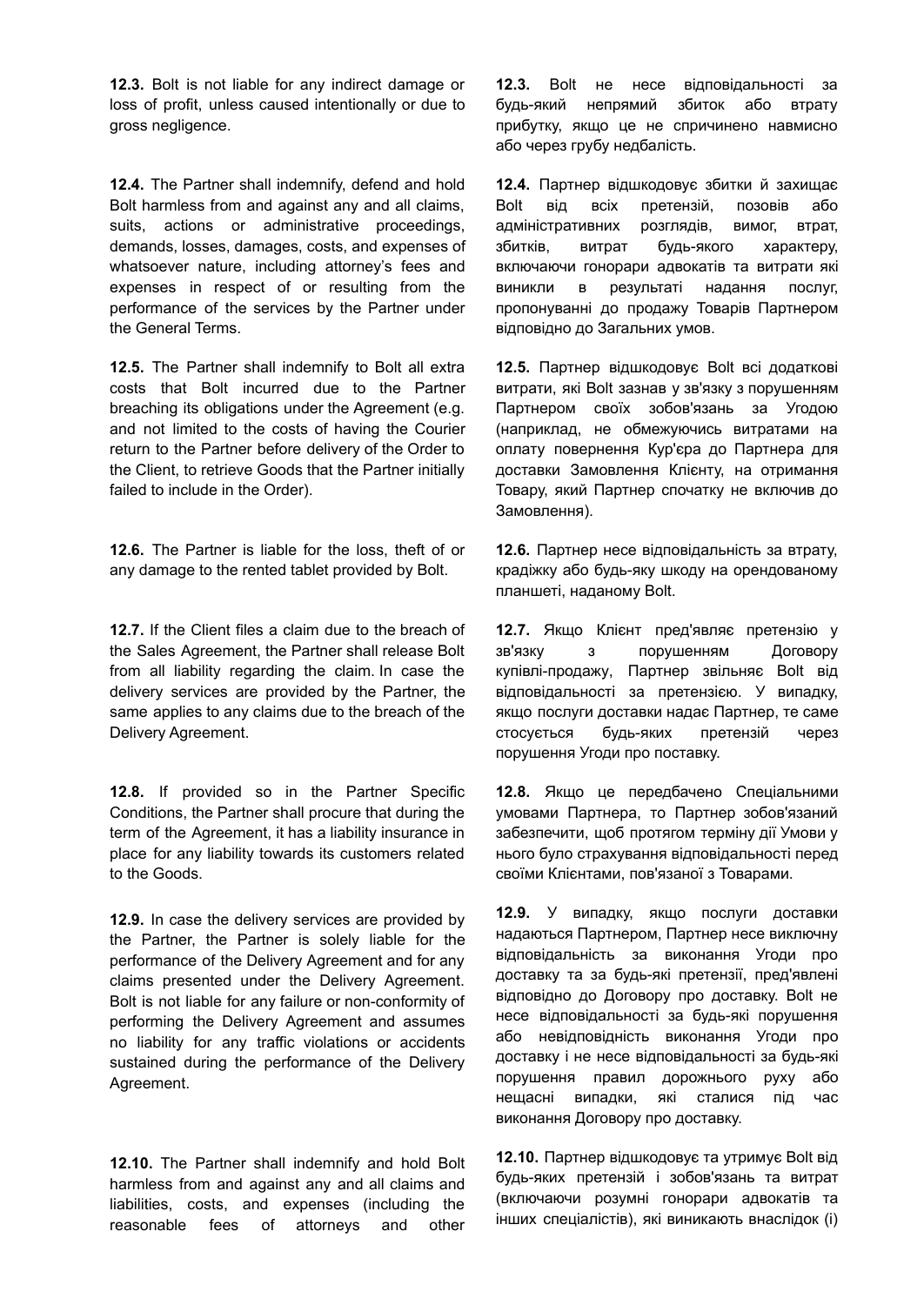professionals) which result from or arise out of (i) the use of the Partner's name, trade mark or any other materials (including the photos of Goods) by Bolt in accordance with Section 9; or (ii) breach by the Partner of any representation, warranty, covenant or obligation contained in this Agreement.

**13.3.** If there is a conflict between the Partner Specific Conditions, Special Terms, the General Terms, Schedules, or any other document incorporated by reference into the Agreement, then precedence shall be given first to the Partner Specific Conditions, second to the Special Terms, third to the General Terms, fourth to the Schedules and fifth to any other document incorporated by reference into the Agreement.

**13.4.** Bolt reserves the right to update the General Terms anytime, by uploading the revised version on their webpage. Bolt will notify the Partner of any changes at least a 15 days in advance.If the Partner does not agree to the updated General Terms, it should discontinue the use of the Bolt Platform not later than the revised version of the General Terms enters into force and provide Bolt a termination notice effective on the day the revised version of the General Terms enters into force. If the Partner submits additional Goods to the Bolt Food Platform during the notice period referred to above or signs new addendums to the Agreement, it shall be considered clear affirmative action to waive notice period.

**13.5.** The Partner may not assign any of the rights or obligations under the Agreement either in whole or in part.

**13.6.** The Agreement and any rights or claims arising out of or in connection with the Sales Agreement shall be governed by the substantive law of Ukraine. If the respective dispute resulting from the Agreement or the Delivery Agreement could not be settled by negotiations, then the dispute will be finally solved in Kyiv, Ukraine.

використання імені Партнера або виникають внаслідок (i) використання імені Партнера, торгова марка або будь-які інші матеріали (включаючи фотографії Товару) компанією Bolt відповідно до розділу 9; або (ii) порушення Партнером будь-яких заяв, гарантій, умов або зобов'язань, що містяться в цій Угоді.

### **13. MISCELLANEOUS 13. ПРИКІНЦЕВІ ПОЛОЖЕННЯ**

**13.3.** У випадку виникнення суперечностей між Спеціальними умовами Партнера, Спеціальними умовами, Загальними умовами, Графіками або будь-якими іншими документами, включеними до Угоди шляхом посилання, переважну силу мають Спеціальні умови Партнера, другу – Спеціальні умови, третю - Загальні умови, четверту - Графіки та п'яту - будь-який інший документ, включений до Умови шляхом посилання.

**13.4.** Bolt залишає за собою право оновлювати Загальні умови в будь-який час, завантажуючи оновлену версію на свою вебсторінку. Bolt повідомить Партнера про будь-які зміни не менше ніж за 15 днів до їх внесення. Якщо Партнер не згоден з оновленими Загальними Умовами, він повинен припинити використання Платформи Bolt Food не пізніше, ніж переглянута версія Загальних умов набуде чинності, і надати Bolt повідомлення про припинення, яке набуває чинності в день, коли переглянута версія Загальних умов набуває чинності. Якщо Партнер подає додаткові Товари на платформу Bolt Food протягом зазначеного вище періоду повідомлення або підписує нові доповнення до Угоди, це вважається чіткою позитивною дією для відмови від терміну повідомлення.

**13.5.** Партнер не має права передавати будь-які права або зобов'язання за цією Угодою повністю або частково.

**13.6.** Угода та будь-які права чи вимоги, що виникають з Договору купівлі-продажу або пов'язані з цим, регулюються нормами матеріального права України. Якщо відповідний спір, що випливає з цей Угоди або Договору поставки, не може бути вирішений шляхом переговорів, то спір буде вирішено в Києві, Україна.

### **14. RANKING 14. РЕЙТИНГ**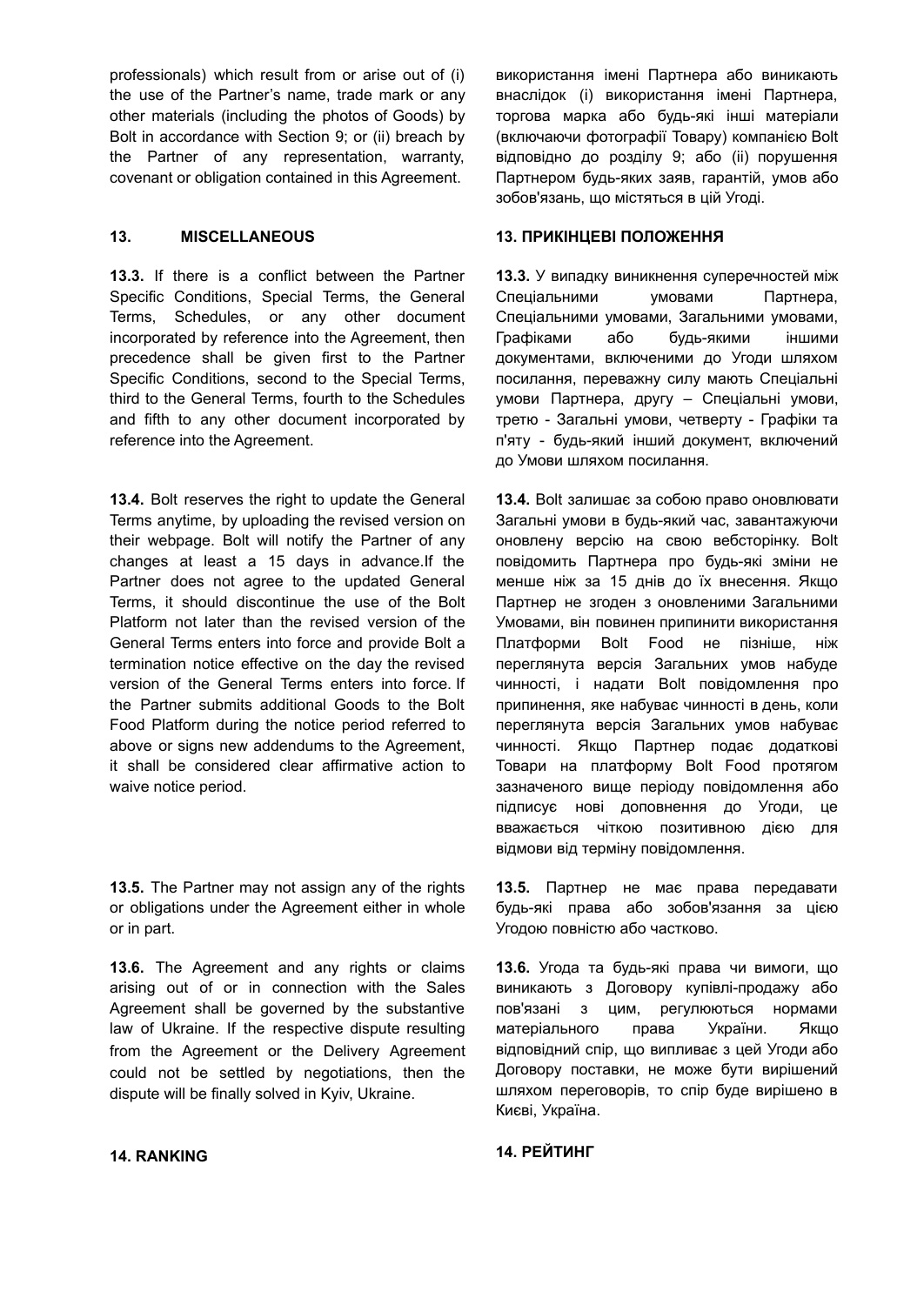**14.1.** Main parameters of the ranking are outlined in section 5.3 of these General Terms. The main parameters are applied on the Bolt Food Platform in the following order (listed from the most important to the least important one):

14.1.1. **Availability of the Partner**. If an Order cannot be placed, this decreases the likelihood of such a Partner being relevant for the Client. If Client is able to place only a pickup Order, Bolt assumes that the Partner is less likely to be relevant for the Client compared to another Partner in case of whom the Order can be delivered by the Courier.

14.1.2. **Delivery fee for the Client**. The cheaper the delivery, the more likely the Partner is relevant for the Client.

14.1.3. **ETA of the Order**. Bolt prioritises faster Partners over slower Partners.

14.1.4. **Frequency of use of Partner's services**. If Client has placed an Order with the Partner several times, the Partner is more likely to appear in the first place of the ranking for this Client.

14.1.5. **Ratings.** The higher the rating of the Partner, the more likely the Partner will be placed on the first place of the ranking.

14.1.6. **New Partners**. New Partners temporarily get a higher position on the Bolt Food Platform.

**14.2.** Bolt Food Platform is at its own discretion entitled to create temporary rankings that may be based on such parameters as distance from the Client, existence of the menu campaigns or newness of the Partner on the Bolt Food Platform. The visibility of Partner on the Bolt Food Platform may increase, should the Partner cover the costs of the Order or the delivery fee.

## **15. ACCESS TO DATA**

**15.1.** In addition to personal data referred to in Schedule 2 of these General Terms the Bolt Food Platform has access to certain data of its Clients, such as:

**14.1.** Основні параметри рейтингу викладені в розділі 5.3 цих Загальних умов. Основні параметри застосовуються до Платформи Bolt Food у такому порядку (перелічені від найважливішого до найменш важливого):

14.1.1. **Наявність Партнера**. Якщо Замовлення не може бути розміщено, це зменшує ймовірність вибору такого Партнера Клієнтом. Якщо Клієнт може розмістити лише Замовлення на самовивезення, Bolt припускає, що Партнера буде менше вибирати Клієнт порівняно з іншим Партнером, якщо Замовлення може бути доставлено Кур'єром.

14.1.2. **Плата за доставку для Клієнта**. Чим дешевша доставка, тим ймовірніше Партнера вибере Клієнт.

14.1.3. **Термін доставки Замовлення**. Bolt віддає перевагу швидшим партнерам перед повільнішими.

14.1.4. **Частота використання Партнера**. Якщо Клієнт робив Замовлення у Партнера кілька разів, Партнер, швидше за все, опиниться на першому місці рейтингу для цього Клієнта.

14.1.5. **Рейтинги**. Чим вище рейтинг Партнера, тим більше шансів, що Партнер потрапить на перше місце рейтингу.

14.1.6. **Нові Партнери**. Нові Партнери тимчасово отримують вищу посаду на платформі Bolt Food.

**14.2.** Платформа Bolt Food на власний розсуд має право створювати тимчасові рейтинги, які можуть базуватися на таких параметрах, як віддаленість від Клієнта, наявність кампаній у меню або новизна Партнера на платформі Bolt Food. Помітність Партнера на платформі Bolt Food може збільшитися, якщо Партнер покриває витрати на Замовлення або Плату за Доставку.

# **15. ДОСТУП ДО ДАНИХ**

**15.1.** На додаток до персональних даних, зазначених у Додатку 2 цих Загальних умов, Платформа Bolt Food має доступ до певних даних своїх Клієнтів, таких як: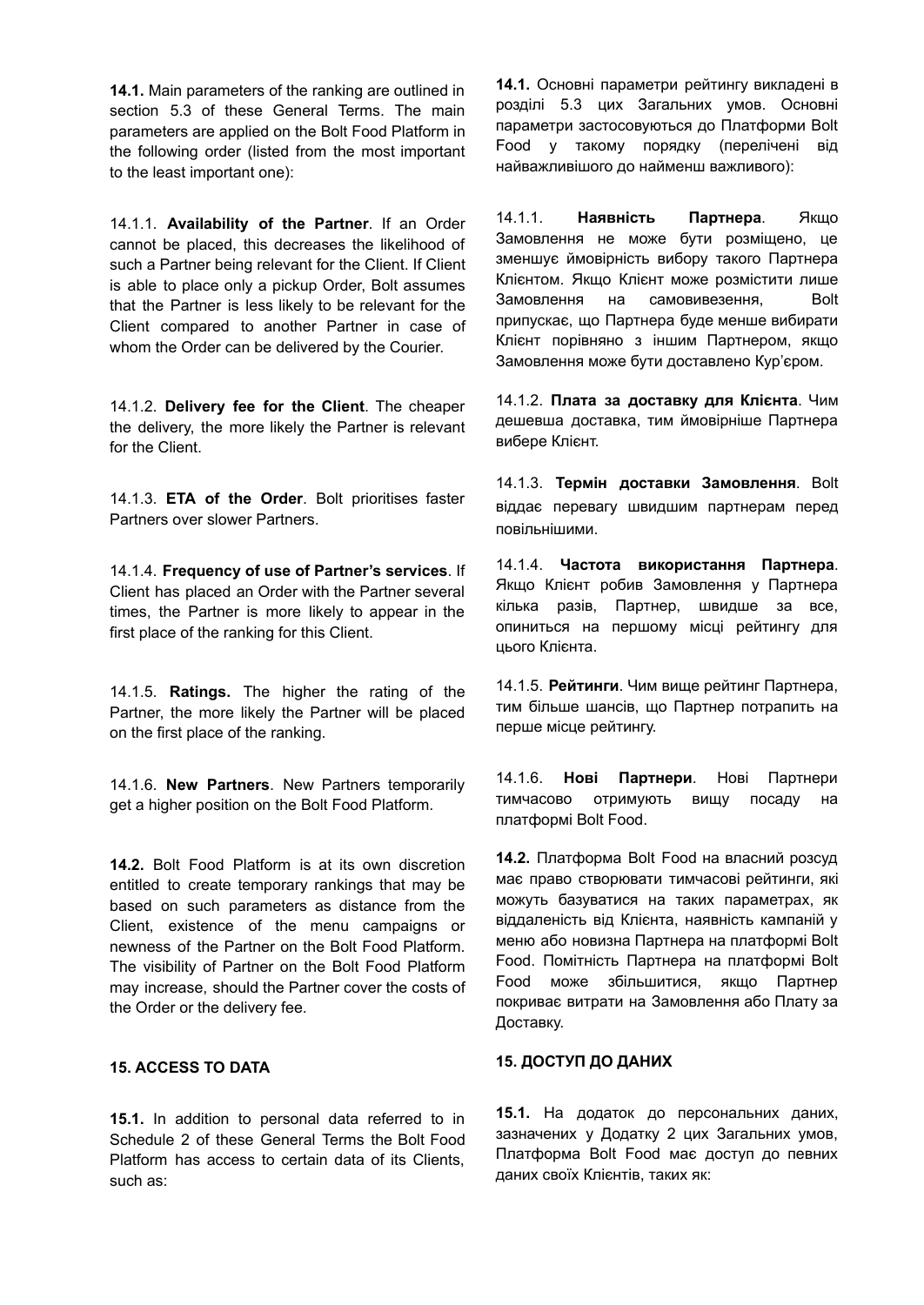15.1.1. Clients' Orders and contents of the Orders;

15.1.2. Clients' visits of various screens on the Bolt Food Platform;

15.1.3. Clients' text queries on search bar;

15.1.4. Clients' ratings of the Partners and comments.

**15.2.** Bolt Food Platform shares certain data generated through the provision of services by the Bolt Food Platform or submitted to the Bolt Food Platform for the purposes of provision of services with the Partners. Such data includes, for example, aggregate sales data via weekly reports and data on ratings provided by the Clients.

15.1.1. Замовлення Клієнтів та зміст Замовлень;

15.1.2. Відвідування Клієнтами різних екранів на Платформі Bolt Food;

15.1.3. Текстові запити Клієнтів у рядку пошуку;

15.1.4. Клієнтські оцінки Партнерів та коментарі.

**15.2.** Платформа Bolt Food поширює певні дані, отримані в результаті надання послуг платформою Bolt Food або передані на платформу Bolt Food для цілей надання послуг Партнерам. Такі дані включають, наприклад, сукупні дані про продажі через щотижневі звіти та дані про рейтинги, надані Клієнтами.

### **SCHEDULE 1 SERVICE LEVEL REQUIREMENTS**

These Service Level Requirements are an integral part of the Agreement and apply to the Partner's activities in providing the service of preparing the Orders and where relevant producing the Goods.

1.1. When the Client has placed an Order, the Partner ensures that the confirmation of said Order will be decided within five minutes from receiving the Order notification, except where Order auto-acceptance function is enabled, in which case all Orders will be automatically accepted by the Partner.

1.2. In the event that the Partner cannot provide the Goods as it was requested in the Order, the Partner will not confirm the Order in the Bolt Food Platform. In case an Order has been accepted by a Partner, it shall notify Bolt thereof through Bolt Food Platform, for Order to be cancelled.

1.3. If the Partner has run out of a certain Goods, the Partner shall mark that Goods as unavailable in the Bolt Food Platform as soon as reasonably possible, but in any event within 10 minutes from discovering the lack of that Goods.

# **ДОДАТОК 1 ВИМОГИ ДО РІВНЯ ОБСЛУГОВУВАННЯ**

Ці вимоги про рівень обслуговування є невід'ємною частиною Угоди і поширюються на діяльність Партнера в наданні послуг з виготовлення Товару.

### **1. Accepting Orders 1. Приймання замовлень**

1.1. Коли Клієнт оформив Замовлення, Партнер гарантує, що рішення про підтвердження Замовлення буде прийнято протягом п'яти хвилин після отримання повідомлення про Замовлення, за виключенням випадків, коли включена функція автоматичного прийняття Замовлення, і в цьому випадку Партнером автоматично приймаються всі Замовлення.

1.2. У разі, якщо Партнер не може забезпечити Товар, який було замовлено, Партнер не підтверджує Замовлення на платформі Bolt Food. Якщо Замовлення було прийнято Партнером, він має попередити Bolt про це через платформу Bolt Food для скасування замовлення.

1.3. Якщо у Партнера закінчився певний Товар, Партнер повинен зазначити, що даний Товар є недоступним на платформі Bolt Food якомога швидше, але в будь-якому випадку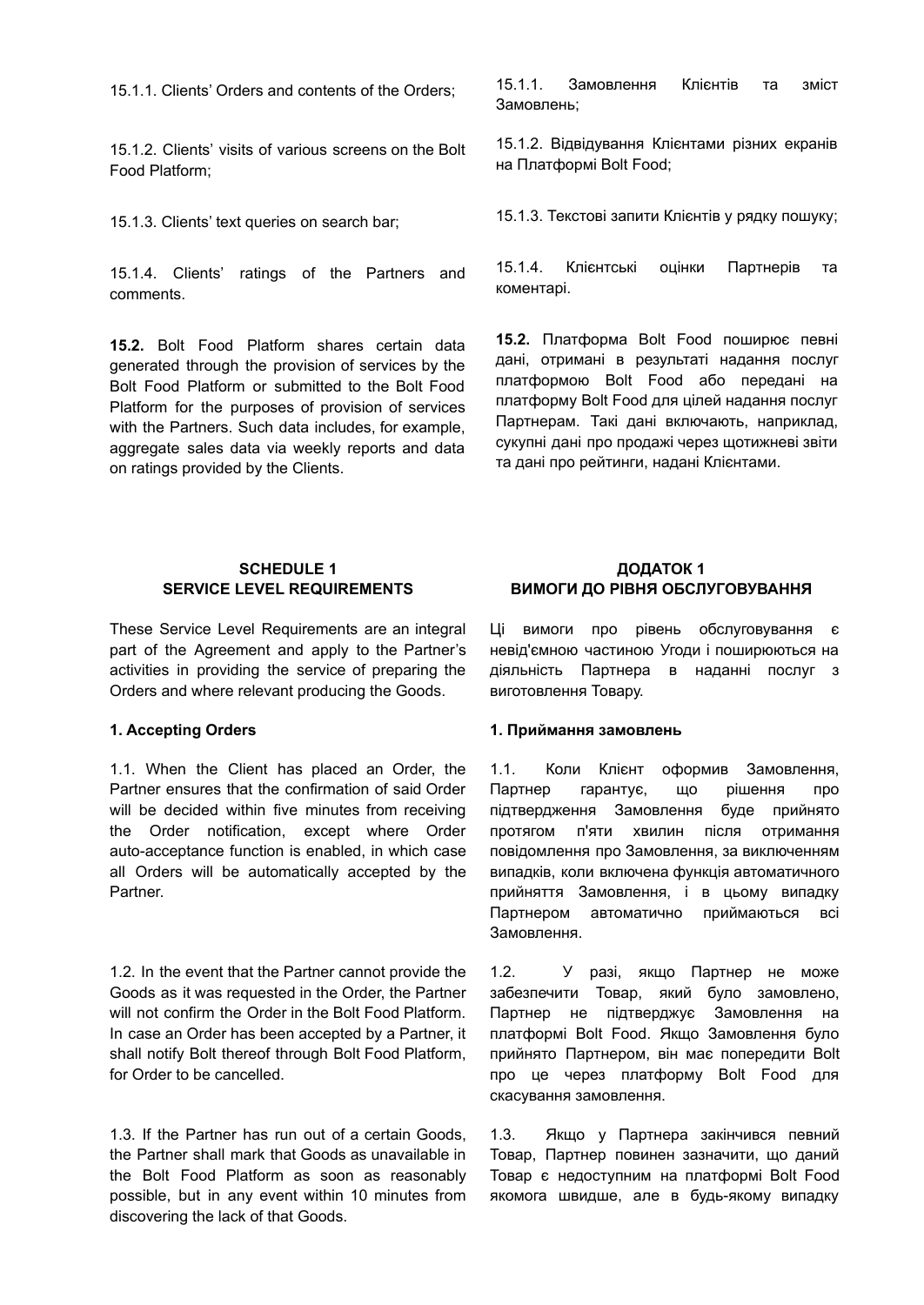2.1. The Partner ensures that the Goods are prepared, handled and stored in accordance with all requirements arising from applicable law at all times up to and including the time of delivery of the ordered Goods to the Client or handing-over Goods directly to a Client in case of a Client self pick-up service. The Partner's obligation to comply with all applicable law requirements includes (without limitation) all rules and regulations governing the time, temperature or other methods required for food hygiene and safety in case the Goods contain food and compliance with any additional rules applicable to handling and sale of controlled Goods under the local laws.

2.2. The Partner ensures that all Orders will be prepared within the preset time-frame indicated for each Order on the Bolt Food Platform. The Order shall be ready to be picked up by the Courier or by the Client no earlier than within the last 5 minutes of the Goods preparation time frame. If the Partner has not marked the Order as "Accepted" within 5 minutes, Bolt has the right to cancel the Order unilaterally and compensate the Order Price to the Client. In case of self pick-up by the Client, the Partner has to mark the Order "Picked-up" once the Order has been picked-up and the Client has paid for the Order (if applicable).

### **3. Delivery of Orders**

3.1. In case the delivery services are provided by the Partner, the Partner marks the Order as "Picked Up" once the Order has been picked up by the Partner's employee and/or contractor for the delivery.

3.2. After handing over the possession of the Order to the Client by the Partner's employee and/or contractor, the Partner marks the Order as "Delivered" on the Bolt Food Platform.

3.3. If the Client fails to take possession of the Order (does not pick up the phone, does not answer the door, etc), the Partner's employee протягом 10 хвилин після виявлення відсутності цього Товару.

### **2. Preparing of Orders 2. Підготовка замовлень**

2.1. Партнер забезпечує те, що Товар готується, обробляється та зберігається відповідно до всіх вимог, що випливають із чинного законодавства, у будь-який час, аж до часу доставки замовленого Товару Клієнту або передання Товарів безпосередньо Клієнту у випадках самостійного отримання Клієнтом. Обов'язок Партнера виконувати всі вимоги чинного закону включають в себе (без обмежень) усі правила та норми, що регулюють час, температуру чи інші методи, необхідні для гігієни та безпеки харчових Товарів, а також дотримання будь-яких додаткових правил, що застосовуються до поводження із та продажу товарів, продаж яких обмежується відповідно до місцевого законодавства.

2.2. Партнер гарантує, що всі Замовлення будуть готові в установлені строки, зазначені для кожного Замовлення на платформі Bolt Food. Замовлення має бути готове до приймання Кур'єром або Клієнтом не раніше, ніж протягом останніх 5 хвилин часу приготування Товару. Якщо Партнер протягом 5 хвилин не надав Замовленню статус "Прийнято", Bolt має право скасувати Замовлення в односторонньому порядку і компенсувати Клієнту вартість Замовлення. У випадку самостійного отримання Замовлення Клієнтом, Партнер має позначити Замовлення як «Отримане» як тільки Замовлення було отримане та Клієнт здійснить оплату Замовлення (якщо таке застосовується).

### **3. Доставка замовлень**

3.1. У разі, якщо послуги доставки надає Партнер, Партнер позначає Замовлення як «Забрано» після того, як Замовлення було забрано працiвником Партнера та/або підрядником для доставки.

3.2. Після передачі у володіння Замовлення Клієнту працiвником та/або підрядником Партнера, Партнер позначає Замовлення як «Доставлено» на Платформі Bolt Food.

3.3. Якщо Клієнт не заволодіє Замовленням (не бере трубку, не відкриває двері тощо), працівник Партнера та/або підрядник повинен зв'язатися з Клієнтом за номером телефону,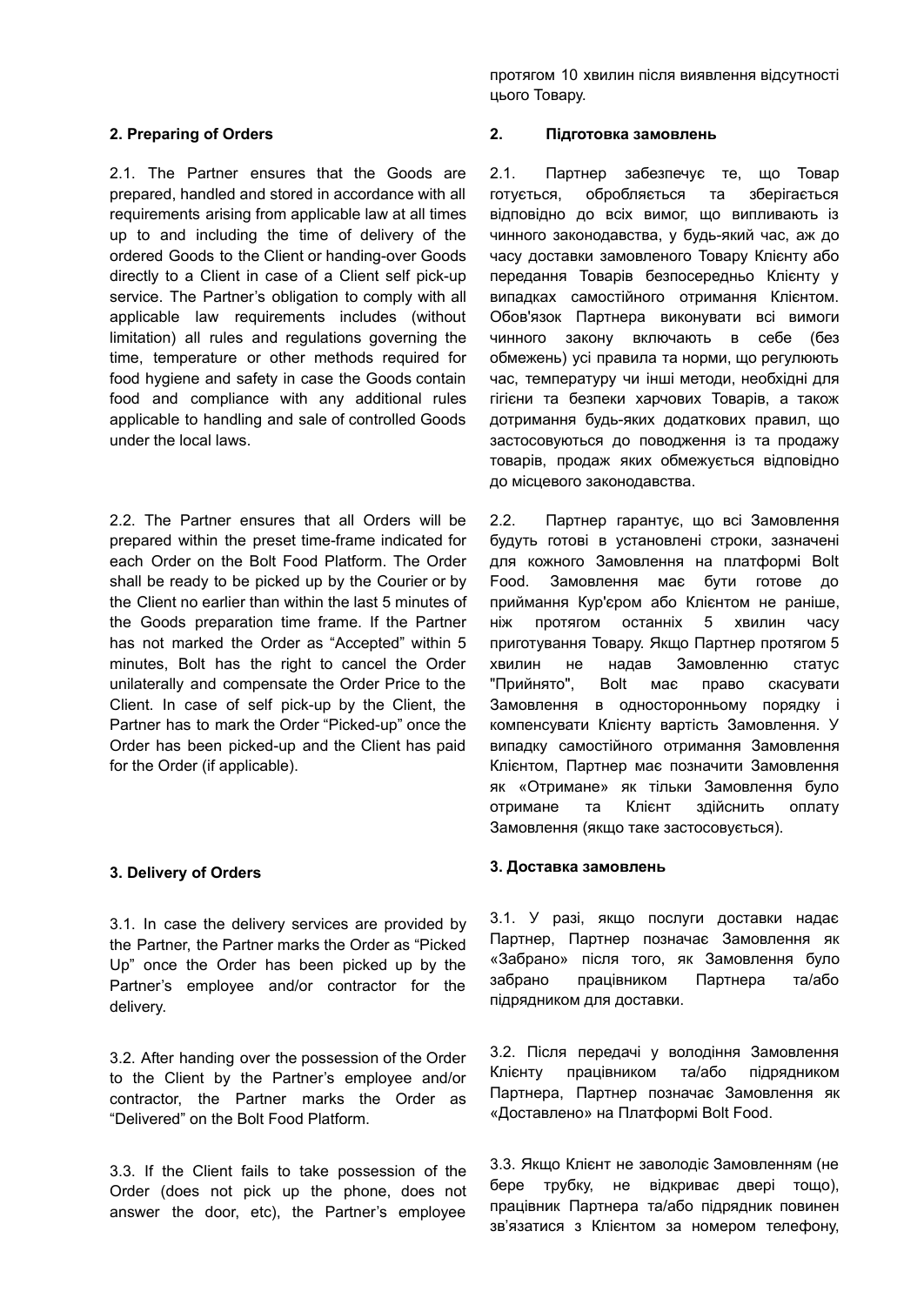and/or contractor has to contact the Client on the phone number indicated on the Bolt Food Platform on at least 3 separate occasions and stay with the Order at the Drop-Off Location during a 10 minute time frame. If the Client is still unavailable and unable to take possession of the Order, the Partner will contact Bolt's customer service in order to authorise Bolt to cancel the delivery and fully charge the Client for the delivery, as well as to receive further advice regarding the Order.

вказаним на Платформі Bolt Food на принаймні 3 окремі випадки та залишатися із Замовленням у місці видачі протягом 10 хвилин. Якщо Клієнт все ще недоступний і не може отримати Замовлення, Партнер зв'яжеться зі службою підтримки клієнтів Bolt, щоб уповноважити Bolt скасувати доставку та повністю стягнути з Клієнта плату за доставку, а також отримати додаткову консультацію щодо Замовлення.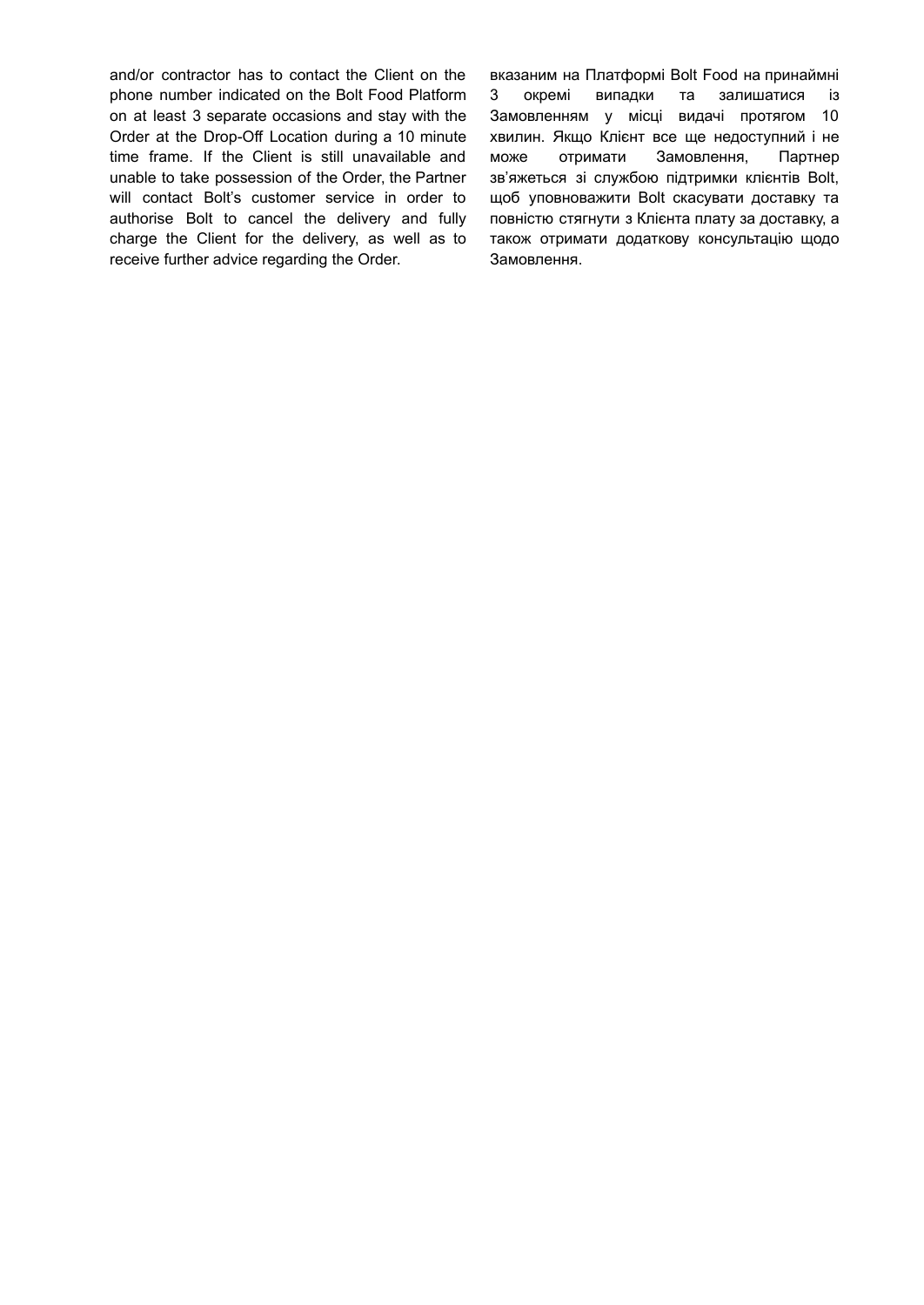### **SCHEDULE 2 DATA PROCESSING AGREEMENT**

This Data Processing Agreement is an integral part to the Agreement and shall apply to all relations that are formed between Bolt and the Partner in the course of using the Bolt Food Platform and relate to processing of the personal data.

### **Background information: Довідкова інформація:**

A. In the course of performance of the Agreement and use of the Bolt Food Platform, Bolt will perform as the data processor and Partner as the sub-processor of personal data. The controller of personal data will be Bolt Operations OÜ. In providing the services to Bolt pursuant to the terms of this agreement, the Partner shall process personal data only to the extent necessary to provide the services in accordance with both the terms of the Agreement and this DPA and the instructions of the processor (Bolt) or controller (Bolt Operations OÜ) (either given directly by the controller or through the processor). In case of a conflict between the Agreement and the Data Processing Agreement with regard to the processing of personal data, the Data Processing Agreement shall prevail and apply.

1.1. The terms used in this Data Processing Agreement are used in the meaning given to them in the Agreement or in the meaning given to them in Article 4 of the General Data Protection Regulation (EU) 2016/679 of the European Parliament and of the Council (hereinafter the **GDPR**). The term "**data subject**" shall mean the identified or identifiable natural person who uses Bolt Food Platform and to whom the personal data shared relates.

1.2. In the meaning of GDPR, Bolt will act as the processor and the Partner as the sub-processor with regard to the personal data processed.

# **ДОДАТОК 2 УГОДА ПРО ОБРОБКУ ПЕРСОНАЛЬНИХ ДАНИХ**

Ця Угода про обробку персональних даних є невід'ємною частиною Угоди та поширюється на всі відносини, які складаються між Bolt та Партнером під час використання платформи Bolt Food та стосуються обробки персональних даних.

### **PART 1 ЧАСТИНА 1**

A. В ході виконання Угоди про доставку і використання платформи Bolt Food, Bolt діятиме як розпорядник персональних даних, а Партнер як суброзпорядник персональних даних. Контролером персональних даних буде Bolt Operations OÜ. Надаючи послуги Bolt відповідно до умов цієї Угоди, Партнер обробляє персональні дані лише в тій мірі, яка необхідна для надання послуг відповідно до умов Угоди та цієї Угоди про обробку персональних даних та інструкцій розпорядника персональних даних (Bolt) або контролера (Bolt Operations OÜ) (надається безпосередньо контролером або через розпорядника персональних даних). У випадку виникнення конфлікту між Угодою про доставку і Угодою про обробку персональних даних в контексті обробки персональних даних, переважну силу має Угода про обробку персональних даних.

### **1. GENERAL PROVISIONS AND DEFINITIONS 1. ЗАГАЛЬНІ ПОЛОЖЕННЯ ТА ВИЗНАЧЕННЯ ТЕРМІНІВ**

1.1. Терміни, які використовуються в цій Угоді про обробку персональних даних, використовуються у визначені, наданих їм в Угоді, або в значенні, наданих їм в статті 4 Загального регламенту про захист даних Європейського парламенту і Ради (ЄС) 2016/679 (далі - **Регламент**). Термін **"суб'єкт даних"** означає ідентифіковану або визначену фізичну особу, що використовує платформу Bolt Food і до якого відносяться надані персональні дані.

1.2. У розумінні Регламенту, Bolt діятиме як розпорядник персональних даних а Партнер як суброзпорядник персональних даних щодо оброблених персональних даних.

### **2. GENERAL OBLIGATIONS OF PARTNER 2. ЗАГАЛЬНІ ОБОВ'ЯЗКИ ПАРТНЕРА**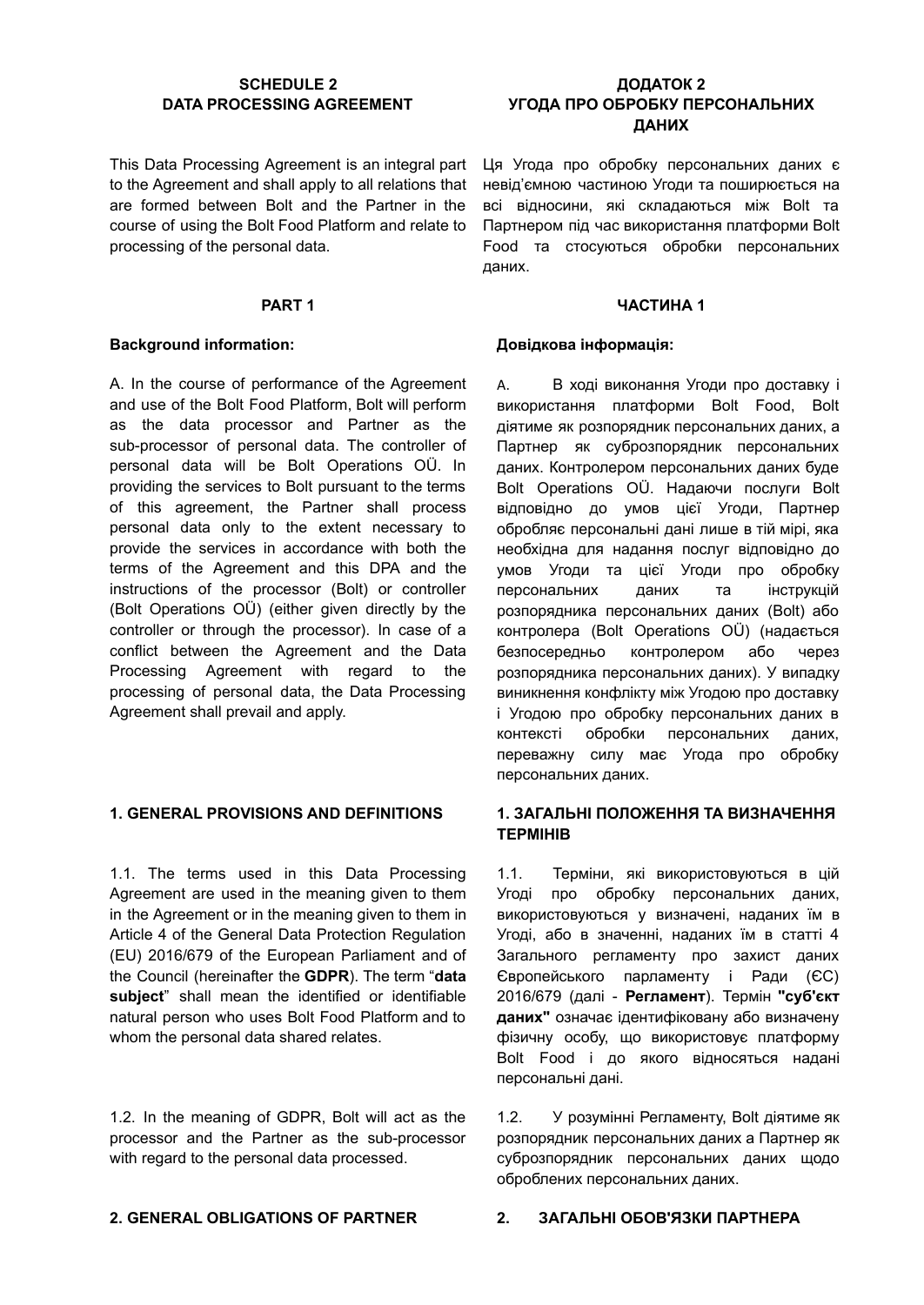2.1. The Partner shall process personal data only in accordance with the applicable law, the terms and conditions of the Agreement and the terms and conditions of this Data Processing Agreement.

2.2. The Partner shall not process personal data outside the European Economic Area, except Ukraine.

2.3. The Partner agrees to process personal data received from Bolt only in accordance with the data processing principles described in Part 2 herein and only for the purposes described in Part 3 herein, unless the data subject has given an explicit written consent. For the avoidance of doubt, the Partner may not use the data subject's personal data for marketing purposes, unless the data subject has given his explicit and written consent.

2.4. The Partner shall ensure the full confidentiality of the personal data received from Bolt. The Partner shall ensure that access to the personal data received from Bolt shall be given to only those representatives of the Partner who require it strictly in relation to the performance of their work duties and that all such representatives are subject to a confidentiality obligation.

2.5. The Partner shall ensure the security of personal data for the purposes of protecting personal data from accidental or unauthorised processing, disclosure or destruction. The Partner shall inter alia procure that no physical or other copies are made of the data provided to the Partner through the Bolt Food Platform.

2.6. Upon the termination of the Agreement, Partner shall delete or destroy all personal data received from Bolt, incl. all (backup) copies of the personal data in the possession of Partner that is received from Bolt, unless (i) otherwise required under applicable laws or (ii) data subject has authorised Partner by giving his explicit consent to further processing and retention of personal data. If the Partner retains personal data, Bolt and controller must be informed about that in written form bringing out the legal basis and reason for its retention.

2.1. Партнер обробляє персональні дані тільки відповідно до чинного законодавства, умовами Угоди і положеннями цієї Угоди про обробку персональних даних.

2.2. Партнер не має права обробляти персональні дані за межами Європейської економічної зони, окрім як на території України.

2.3. Партнер зобов'язується обробляти персональні дані, отримані від Bolt, тільки відповідно до принципів обробки персональних даних, описаними в частині 2 цієї Угоди, і тільки для цілей, описаних в частині 3 цієї Угоди, за винятком випадків, коли суб'єкт персональних даних надав свою безпосередню письмову згоду на обробку персональних даних. З метою уникнення непорозумінь, Партнер не має права використовувати персональні дані суб'єкта даних в маркетингових цілях, якщо тільки суб'єкт персональних даних надав свою безпосередню письмову згоду на обробку персональних даних.

2.4. Партнер забезпечує повну конфіденційність особистих даних, отриманих від Bolt. Партнер забезпечує, щоб доступ до отриманих від Bolt персональних даних надавався тільки тим представникам Партнера, які мають потребу в цьому лише в зв'язку з виконанням своїх посадових обов'язків, і аби на всіх таких представників поширювалося зобов'язання про нерозголошення такої інформації.

2.5. Партнер забезпечує безпеку персональних даних в цілях захисту персональних даних від випадкової або несанкціонованої обробки, розголошення або знищення. Партнер зобов'язаний, зокрема, забезпечити, щоб ніякі фізичні або інші копії даних, наданих Партнеру через платформу Bolt Food, не відбувались.

2.6. Після розірвання договору Партнер видаляє або знищує всі персональні дані, отримані від Bolt, в тому числі всі (резервні) копії персональних даних, що знаходяться в розпорядженні Партнера, які отримані від Bolt, якщо (і) інше не вимагається відповідно до чинного законодавства або (іі) якщо суб'єкт персональних даних надав свою безпосередню згоду на подальшу обробку і збереження персональних даних Партнером. Якщо Партнер зберігає особисті дані, Bolt та контролер повинні бути поінформовані про це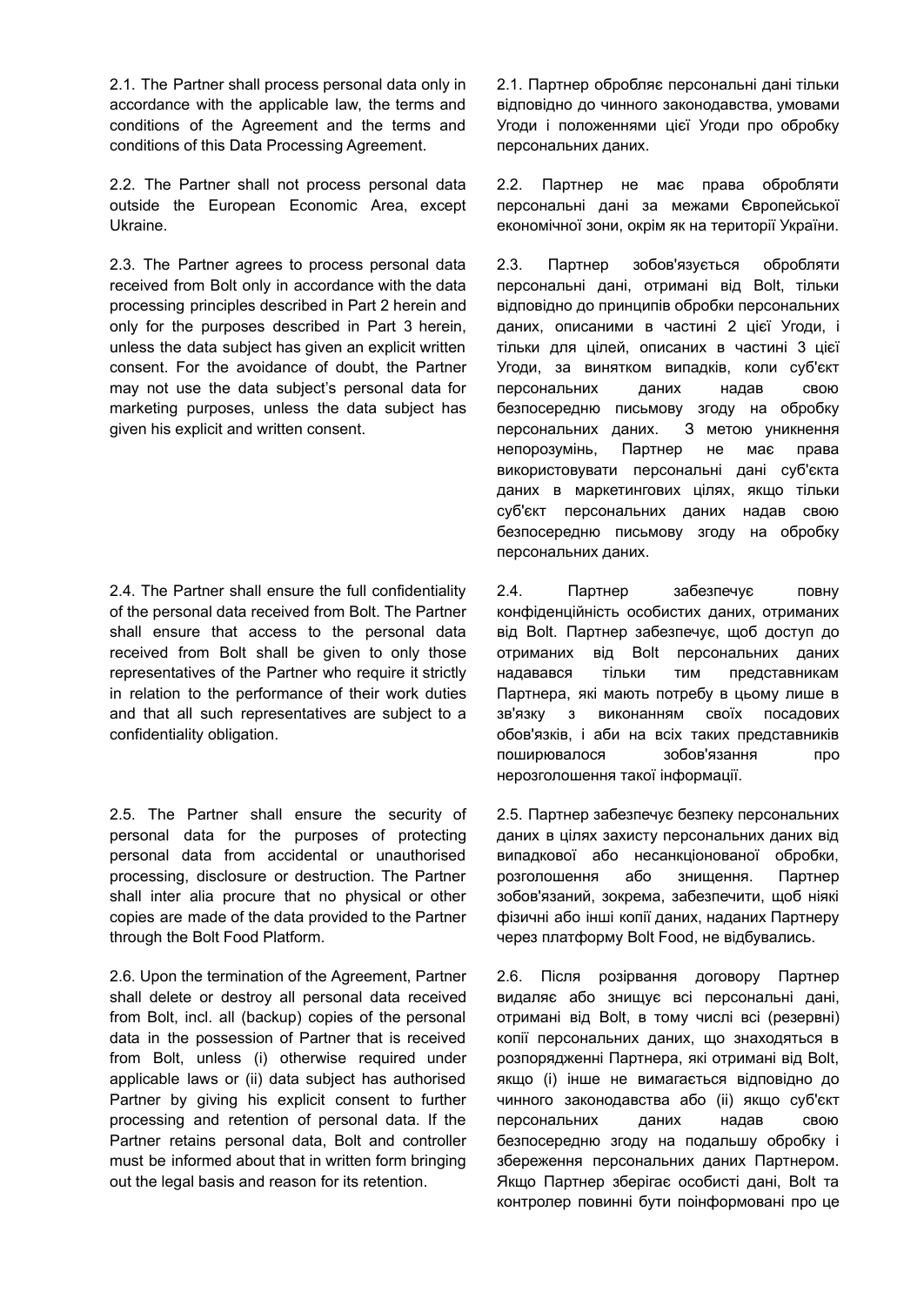2.7. If Partner uses (sub)processors, Partner shall assume full liability for the (sub)processor's actions.

2.8. Partner shall make available to the controller and/or processor all information reasonably necessary to demonstrate compliance with its processing obligations under this DPA and allow for and contribute to audits and inspections.

3.1. Both Parties shall ensure that personal data processing procedures carried out by each are lawful.

3.2. The Partner shall guarantee that while processing the personal data, all the data subjects' rights according to the GDPR are guaranteed to the data subjects, including but not limited to the following rights:

3.2.2. the right to rectification under GDPR Article 16,

3.2.3. the right to erasure ("right to be forgotten") under GDPR Article 17,

3.2.4. the right to restriction of processing under GDPR Article 18;

3.2.5. the right to data portability under GDPR Article 20.

4.1. In case of a (suspected) personal data breach related to the personal data received from Bolt or an incident that is likely to escalate into a personal data breach, the Partner shall immediately notify Bolt thereof.

4.2. The Partner shall send the notification to Bolt immediately, but no later than within 24 hours of learning about the data breach.

у письмовій формі, де викладаються правові підстави та причина їх зберігання.

2.7. Якщо Партнер використовує (суб) розпорядників, то Партнер бере на себе повну відповідальність за дії (суб) розпорядників.

2.8. Партнер повинен надавати контролеру та/або розпоряднику персональних даних всю необхідну інформацію, щоб продемонструвати відповідність своїм зобов'язанням щодо обробки персональних даних відповідно до цієї Угоди, а також дозволити та сприяти аудиту та перевіркам.

# **3. RIGHTS OF THE DATA SUBJECTS 3. ПРАВА СУБ'ЄКТІВ ПЕРСОНАЛЬНИХ ДАНИХ**

3.1. Обидві сторони повинні забезпечити, аби процедури з обробки персональних даних, які здійснюються кожною зі сторін, були законними.

3.2. Партнер гарантує, що при обробці персональних даних суб'єктів, гарантуються всі права суб'єктів даних відповідно до Регламенту, включаючи, але не обмежуючись, такими правами:

3.2.1. the right of access under GDPR Article 15, 3.2.1. право доступу відповідно до статті 15 Регламенту,

> 3.2.2. право на виправлення відповідно до статті 16 Регламенту,

> 3.2.3. право на видалення ( "право бути забутим") відповідно до статті 17 Регламенту,

> 3.2.4. право на обмеження переробки відповідно до статті 18 Регламенту;

> 3.2.5. право на перенесення даних відповідно до статті 20 Регламенту.

### **4. PERSONAL DATA BREACHES 4. ПОРУШЕННЯ ПЕРСОНАЛЬНИХ ДАНИХ**

4.1. У разі (підозри) порушення персональних даних, пов'язаних з отриманими від Bolt персональними даними або інциденту, який може перерости в порушення персональних даних, Партнер негайно про це повідомляє **Bolt** 

4.2. Партнер зобов'язаний негайно, але не пізніше ніж протягом 24 годин з моменту отримання інформації про порушення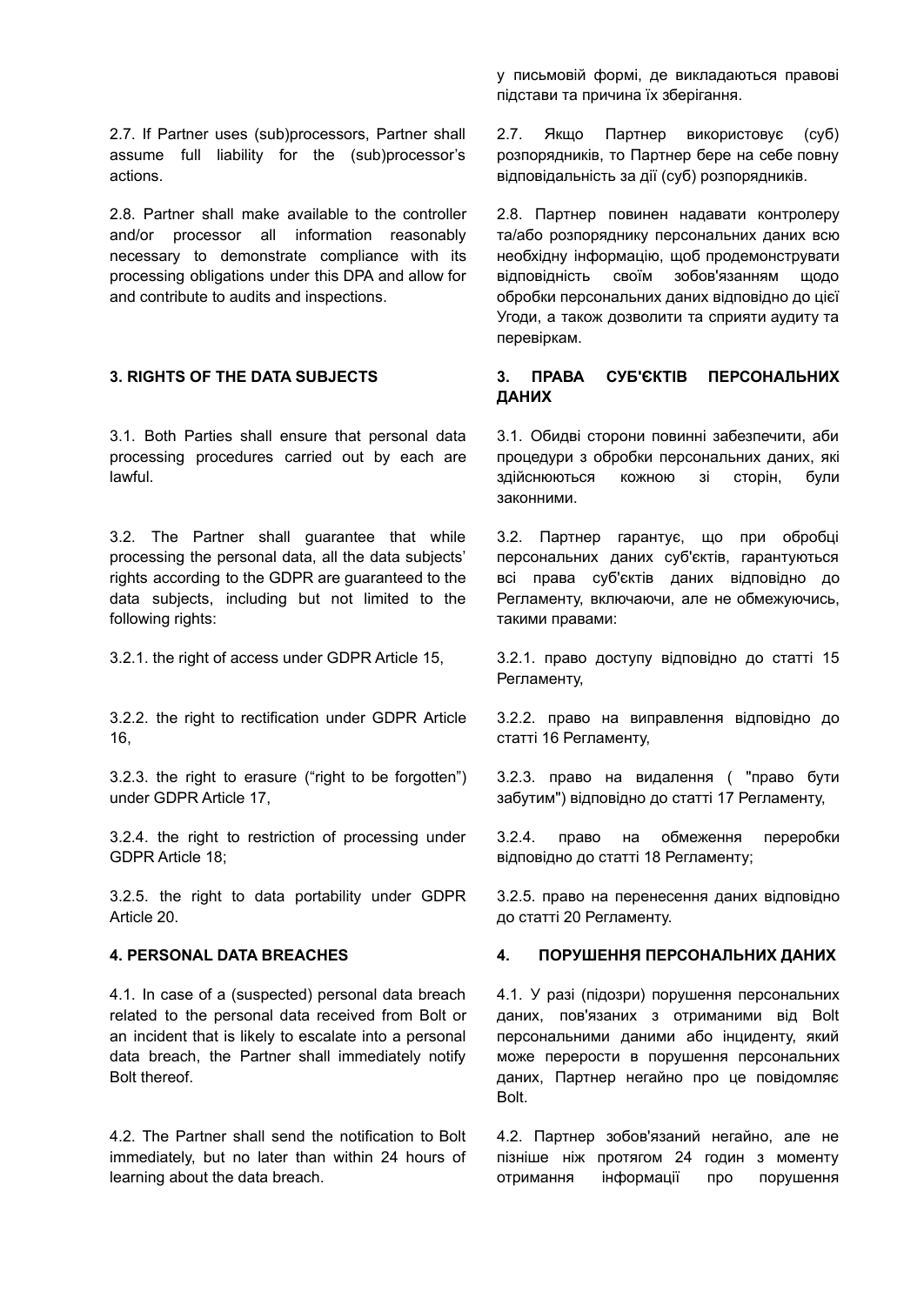4.3. The notification shall be sent to [privacy@bolt.eu.](mailto:privacy@bolt.eu)

### **5. LIABILITY AND COMPENSATION FOR DAMAGE**

5.1. Partner shall assume full liability and indemnify and hold harmless Bolt for any and all liability, damage, administrative fines or any other claims created for Bolt or which any person submits against Bolt with regard to the Partner's violation of the Data Processing Agreement or requirements of the applicable law.

5.2. In case of a violation of any term of the Data Processing Agreement or a requirement under the applicable law, the Partner shall compensate Bolt in full for any damage caused directly or indirectly by the violation, including legal expenses associated with the violation

5.3. The Partner shall immediately notify Bolt if any claim or administrative fine is submitted against the Partner in relation to the Data Processing Agreement. The notification shall be sent to [privacy@bolt.eu.](mailto:privacy@bolt.eu)

6.1. The Data Processing Agreement shall be valid during the term of the Agreement.

6.2. The Data Processing Agreement shall be governed by the laws of the Republic of Estonia.

1. Purpose limitation: Personal data may be processed and used only for purposes described in Part 3.

2. Data quality and proportionality: Personal data must be accurate, adequate, relevant and, where necessary, kept up to date.

3. Transparency: Data subjects must be provided with information about their collected personal data

персональних даних відправити повідомлення Bolt.

4.3. Повідомлення повинні бути направлені на privacy@bolt.eu.

# **5. ВІДПОВІДАЛЬНІСТЬ І ВІДШКОДУВАННЯ ЗБИТКІВ**

5.1. Партнер бере на себе повну відповідальність і захищає Bolt від будь-яких відповідальності, збитків, адміністративних штрафів або будь-яких інших претензій, створених для Bolt або пред'явлених будь-якою особою до Bolt в зв'язку з порушенням Партнером Угоди про обробку персональних даних або вимог чинного законодавства.

5.2. У разі порушення будь-якої з положень Угоди про обробку персональних даних або вимог чинного законодавства, Партнер зобов'язується повністю відшкодувати Bolt будь-які збитки, прямо або побічно заподіяну порушенням, включаючи судові витрати, пов'язані з порушенням.

5.3. Партнер негайно повідомляє Bolt про будь-які претензію або адміністративний штраф, що пред'являються до Партнера у зв'язку із Договором про обробку персональних даних. Повідомлення повинні бути направлені на privacy@bolt.eu.

### **6. FINAL PROVISIONS 6. ПРИКІНЦЕВІ ПОЛОЖЕННЯ**

6.1. Угода про обробку персональних даних діє протягом терміну дії Угоди.

6.2. Угода про обробку персональних даних регулюється законодавством Естонської Республіки.

### **PART 2 ЧАСТИНА 2**

### **Data processing principles: Принципи обробки даних:**

1. Обмеження мети: Особисті дані можуть оброблятися та використовуватися лише для цілей, описаних у Частині 3.

2. Якість та пропорційність даних: Персональні дані повинні бути точними, адекватними, актуальними та, за необхідності, оновлюватися.

3. Прозорість: Суб'єктам даних повинна бути надана інформація про їх зібрані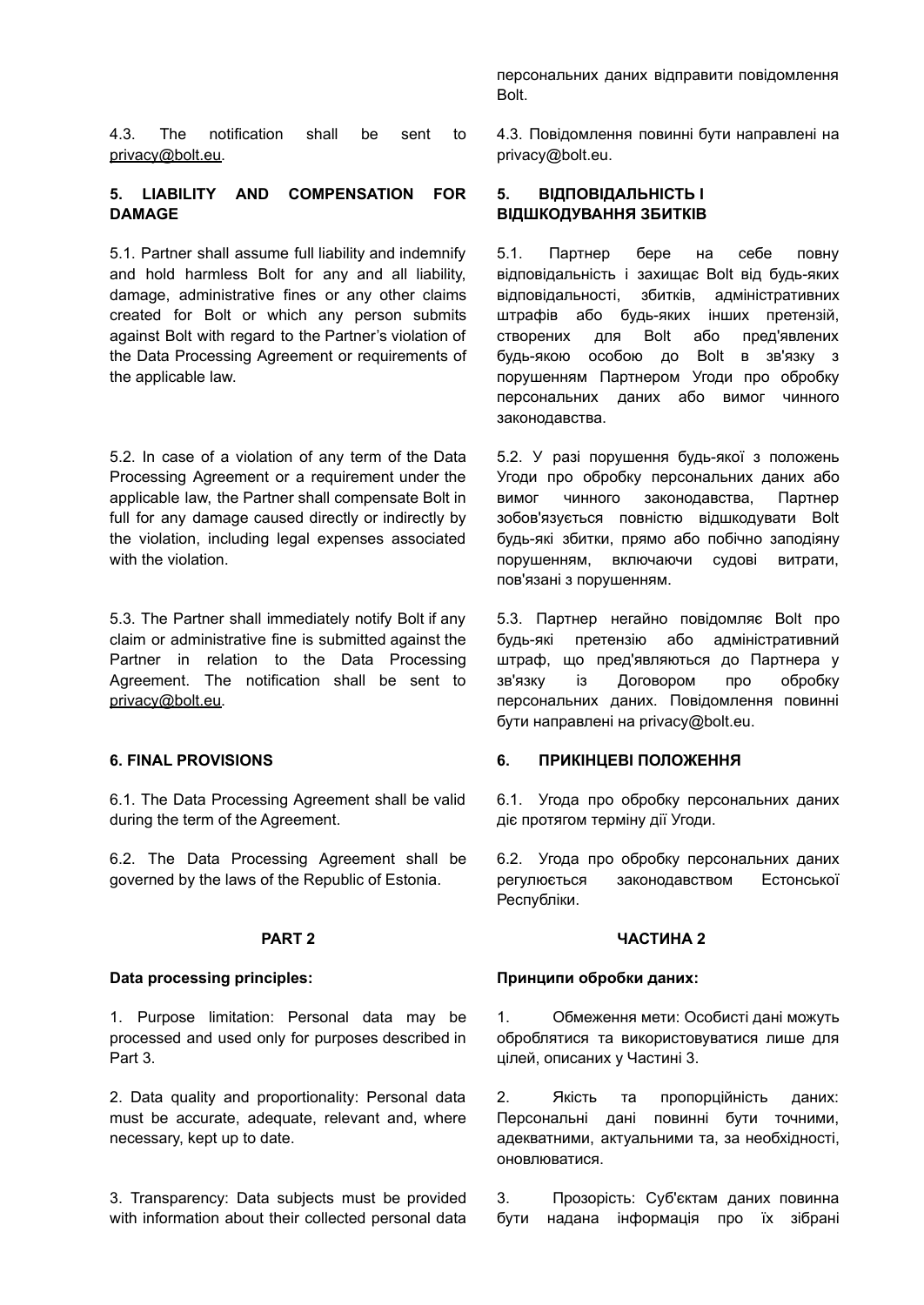to ensure fair processing (information about the purposes of processing and transfer).

4. Security and confidentiality: Technical and organisational security measures must be taken by the data controller that are appropriate to the risks, such as against accidental or unlawful destruction, unauthorised disclosure or access.

5. Rights of access, rectification, deletion and objection:The data subjects must be provided with the personal information about them that the data controller holds. Data subjects must be able to have the personal information about them rectified, amended, or deleted where it is inaccurate or processed against these principles.

Natural persons using the Bolt Food Platform (Clients) and natural persons providing the delivery service (Couriers).

### **2. Purpose of data processing 2. Мета обробки даних**

Enabling the data subjects to use the Bolt Food Platform for ordering Goods from Partner(s) (data importers) and arranging the delivery of the Order using Couriers.

Following data disclosed by the data subject via Bolt Food Platform:

3.1. The Client's first name and the initial of last name;

3.2. The Client's phone number; 3.2. Номер телефону Клієнта;

3.3. The Client's Order and information related to the Order (special requests regarding ordered Goods, etc);

3.4. The Courier's first name and initial of last name;

3.5. The Courier's phone number. 3.5. Номер телефону Кур'єра.

### **4. Processing period 4. Період обробки**

персональні дані для забезпечення справедливої обробки (інформація про цілі обробки та передачі).

4. Безпека та конфіденційність: Технічні та організаційні заходи безпеки повинні бути вжиті контролером даних, які відповідають ризикам, наприклад, проти випадкового чи незаконного знищення, несанкціонованого розкриття чи доступу.

5. Права доступу, виправлення, зміна та видалення: Суб'єктам даних повинна бути надана особиста інформація про них, яку зберігає контролер даних. Суб'єкти даних повинні мати можливість виправляти, змінювати чи видаляти особисту інформацію про них, якщо вона неточна або оброблена з порушеннями цих принципів.

### **PART 3 ЧАСТИНА 3**

### **1. Data subjects 1. Суб'єкти даних**

Фізичні особи, які використовують платформи Bolt Food (Клієнти) та фізичні особи, які надають послугу доставки (Кур'єри).

Надання Суб'єктам даних можливості використовувати платформу Bolt Food для замовлення Товару у Партнера(ів) (імпортерів даних) та доставки Замовлення за допомогою Кур'єрів

### **3. Categories of personal data 3. Категорії персональних даних**

Наступні дані, розкриті суб'єктом даних через платформу Bolt Food:

3.1. Ім'я Клієнта та ініціали прізвища;

3.3. Замовлення Клієнта та інформація, що стосується Замовлення (спеціальні запити щодо замовленого Товару тощо);

3.4. Ім'я та ініціали прізвища Кур'єра;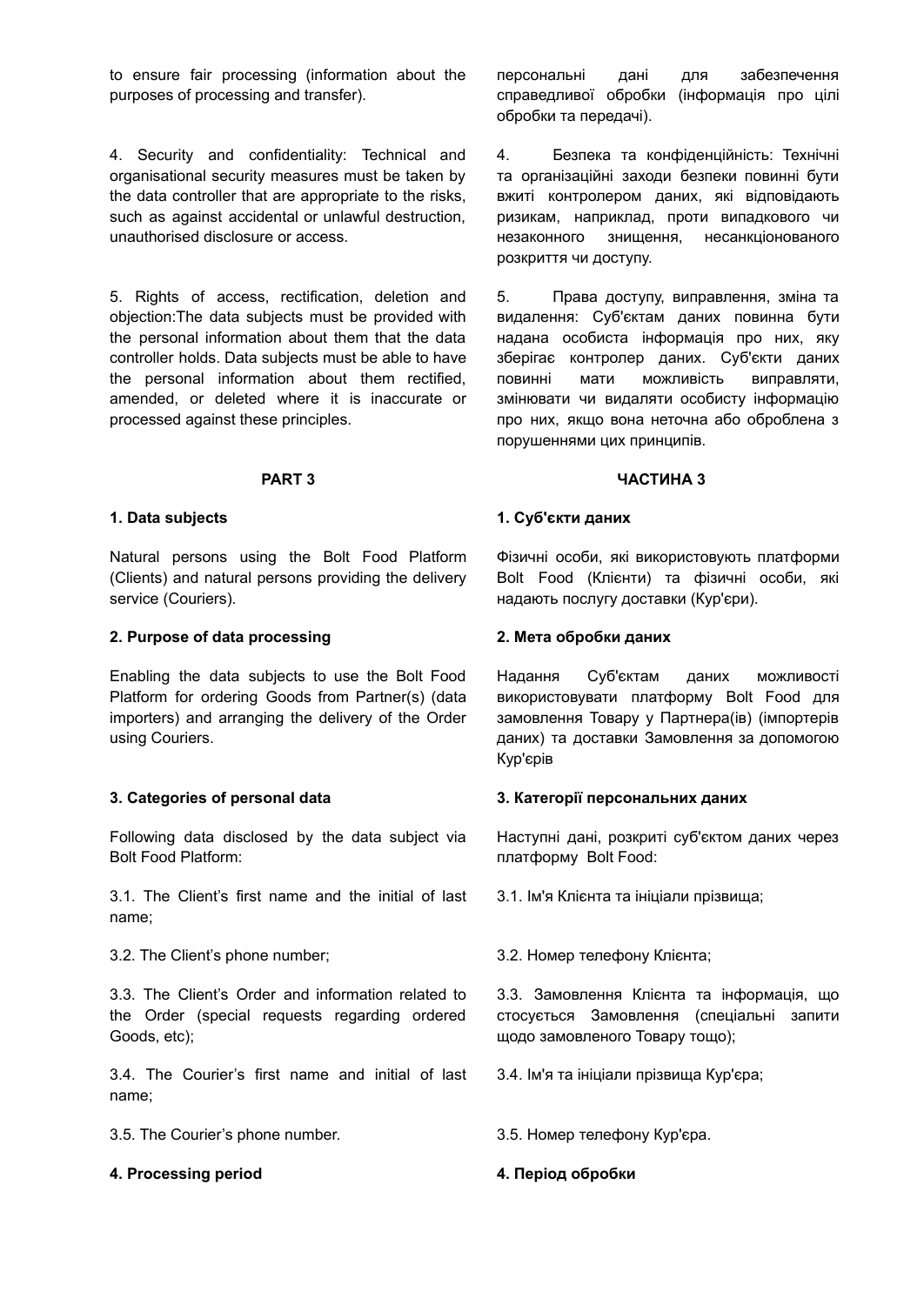The data importer (Partner) agrees to delete or destroy the personal data about each data subject received from the data exporter (Bolt) within one month after the fulfilment of each Order, unless the data subject has separately authorized by giving its explicit consent to the data importer (Partner) to further processing.

Personal data is made available via Bolt Food Platform to the Couriers.

Імпортер даних (Партнер) погоджується видалити або знищити персональні дані про кожного суб'єкта даних, отримані від експортера даних (Bolt) протягом одного місяця після виконання кожного Замовлення, якщо суб'єкт персональних даних не надав окрему згоду імпортеру даних (Партнеру) на подальшу обробку.

### **5. Recipients 5. Одержувачі**

Особисті дані надаються Кур'єрам через платформу Bolt Food.

### **6. Sensitive data 6. Конфіденційні дані**

No sensitive personal data is transferred. Жодні конфіденційні особисті дані не передаються.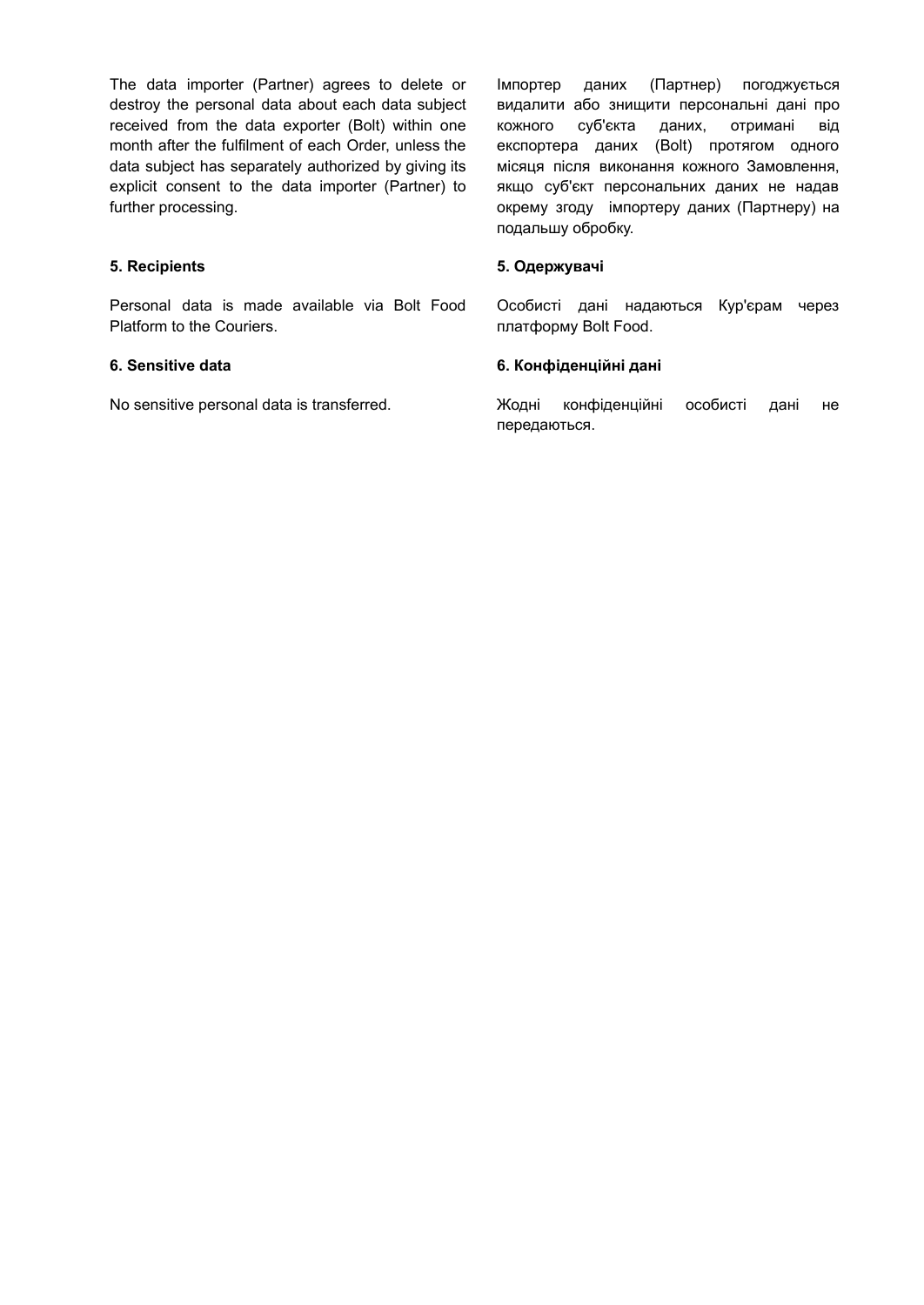# **SCHEDULE 3 REQUIREMENTS FOR PROVIDING DELIVERY SERVICE**

This Schedule applies only in case the Partner wants to offer its own delivery services to the Client for the delivery of the Goods and the Client enters into a Delivery Agreement directly with the Partner. This Schedule is an integral part of the agreement and the General Terms pertaining thereto. All capitalised terms have the same meaning as given to them in the General Terms.

### **1. Requirements for the person providing the delivery service on behalf of the** Partner

1.1. The person is at least 18 years of age. 1.1. Вік особи не менше 18 років.

1.2. The person shall not provide the delivery service while he/she is carrying an illness which is likely to spread and that he/she is aware of. The person is and will at all times during the provision of the delivery service be medically fit to operate the means of delivery of the person's choosing. Bolt has the right to request the submission of a health certificate from the person and/or the Partner at any time.

1.3. The person may not provide the delivery service while under the influence of alcohol or drugs.

1.4. The Partner shall ensure that its employees and/or contractors who are providing the delivery service on behalf of the Partner shall attend, training(s), pass appropriate exam(s) and maintain all licenсes, permits, registrations and approvals required for the lawful provision of service(s) pursuant to Delivery Agreements under the applicable law.

### **2. Requirements for the provision of delivery service**

2.1. If under the applicable law, the person providing the delivery service on behalf of the Partner needs to be registered as service provider, entrepreneur or as a similar entity for taxation or other purposes, the person has to comply with relevant requirements for the entire period of providing the delivery service through the Bolt Food Platform.

2.2. The person providing the delivery service on behalf of the Partner will not engage in reckless

# **ДОДАТОК 3**

### **ВИМОГИ ДО НАДАННЯ ПОСЛУГ ДОСТАВКИ**

Цей Додаток застосовується лише в тому випадку, якщо Партнер хоче запропонувати Клієнту власні послуги доставки для доставки Товару і Клієнт укладає Договір доставки безпосередньо з Партнером. Цей Додаток є невід'ємною частиною договору та Загальних умов, що до нього відносяться. Усі терміни, написані з великої літери, мають те саме значення, яке надано їм у Загальних умовах.

# **1. Вимоги до особи, яка надає послугу доставки від імені Партнера**

1.2. Особа не повинна надавати послуги доставки, поки вона переносить хворобу, яка може поширитися і про яку їй відомо. Під час надання послуги по доставці особа є і завжди буде придатною за станом здоров'я, щоб користуватися засобами доставки за вибором особи. Bolt має право в будь-який час вимагати надання довідки про стан здоров'я від особи та/або Партнера.

1.3. Особа не може надавати послуги доставки в стані алкогольного або наркотичного сп'яніння.

1.4. Партнер гарантує, що його працівники та/або підрядники, які надають послуги доставки від імені Партнера, відвідуватимуть навчання, складатимуть відповідний(і) іспити(и) та зберігають усі ліцензії, реєстрації та дозволи, та дозволи, необхідні для законного надання послуг згідно з Угодами про доставку відповідно до чинного законодавства.

### **2. Вимоги до надання послуги доставки**

2.1. Якщо відповідно до чинного законодавства особа, яка надає послуги доставки від імені Партнера, має бути зареєстрована як постачальник послуг, підприємець або аналогічна особа для оподаткування чи інших цілей, особа повинна відповідати відповідним вимогам протягом усього періоду надання послуги доставки через Платформу Bolt Food.

2.2. Особа, яка надає послугу доставки від імені Партнера, не буде вдаватися до необачної